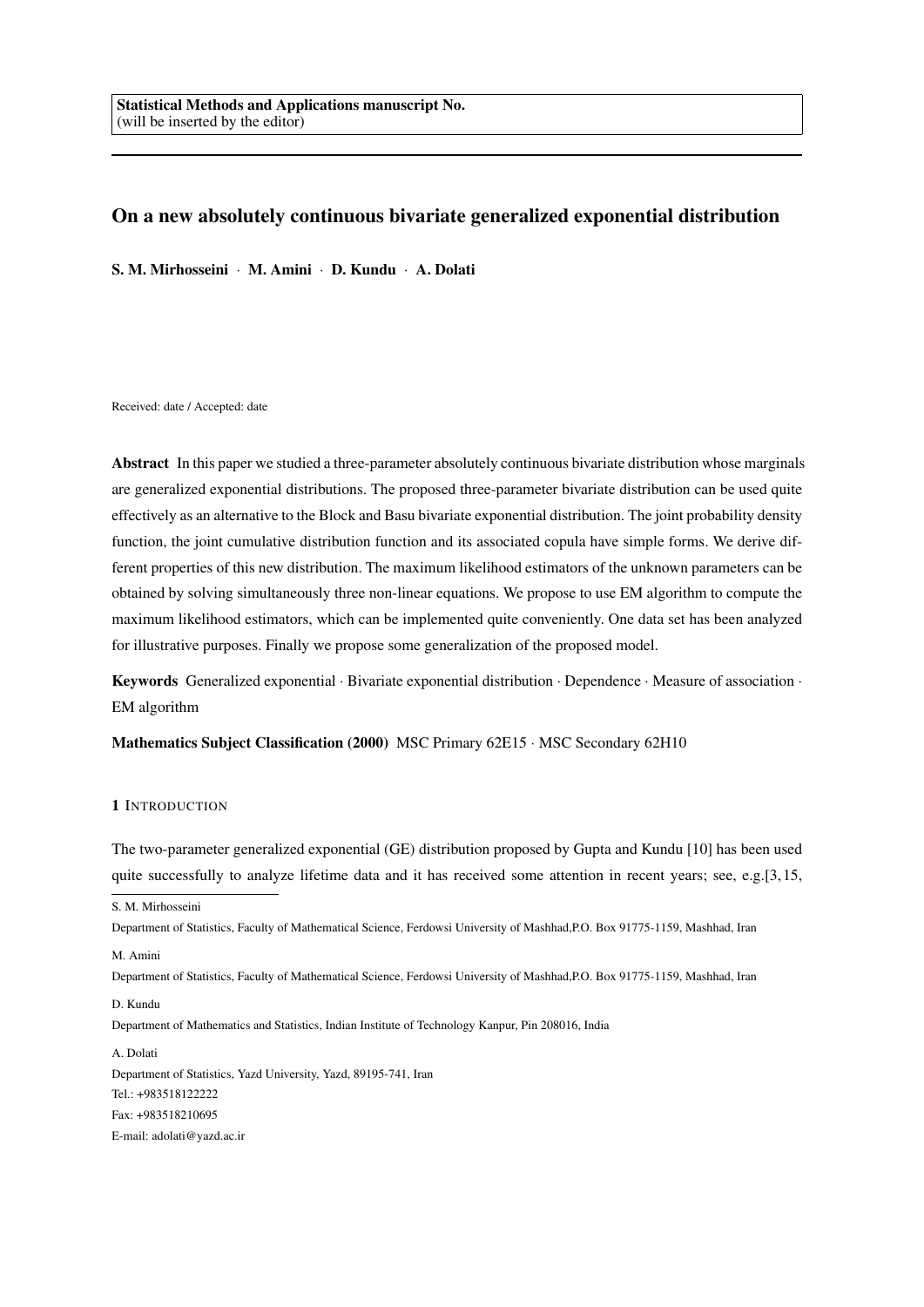16]. A two-parameter GE distribution with the shape parameter  $\alpha$  and the scale parameter  $\lambda$  has the following cumulative distribution function (CDF)

$$
F_{GE}(x; \alpha, \lambda) = \left(1 - e^{-\lambda x}\right)^{\alpha}.
$$
 (1)

From now on a GE with the CDF (1) will be denoted by GE( $\alpha$ ,  $\lambda$ ). When  $\alpha$  = 1, it becomes an exponential distribution with parameter  $\lambda$ , and we will denote it by  $Exp(\lambda)$ . It is well known that the probability density function (PDF) and the hazard function (HF) of a GE distribution can take different shapes. If the shape parameter is less than or equal to one, the PDF and the HF are decreasing functions. When the shape parameter is greater than one, then PDF is a unimodal, and the corresponding HF is an increasing function. For some recent developments on the GE distribution, and for its different applications, the readers are referred to [11, 18] and the references cited therein.

In many reliability and life testing experiments, bivariate data arise quite naturally. Among the different bivariate lifetime model, Marshall-Olkin bivariate exponential model [22] is the most popular one. It is a singular distribution, that is a pair  $(X, Y)$  distributed as Marshall-Olkin model has this property that  $P(X = Y) > 0$ . Block and Basu [5] introduced a three-parameter absolutely continuous bivariate exponential distribution by removing the singular part of the Marshall-Olkin model. Although Block and Basu bivariate exponential distribution does not have exponential marginals, but its marginals have decreasing PDFs and HFs. Several authors have been studied applications of the Block and Basu model; see, e.g [2]. A wide survey on different bivariate distributions can be found in [4, 17].

Recently, different bivariate exponential and bivariate generalized exponential (BGE) distributions have been proposed and studied in the literature; see, e.g. [19–21, 24, 28, 32]. Most of these models are singular distributions, and they can be used if there are ties in the data. It is not trivial to extend the univariate GE distribution to the bivariate or the multivariate case. According to Joe [13], Section 4.1, a parametric family of distributions should satisfy four desirable properties: (a) There should exist an interpretation like a mixture or other stochastic representation. (b) The margins should belong to the same parametric family and numerical evaluation should be possible. (c) The bivariate dependence between the margins should be described by a parameter and cover a wide range of dependence. (d) The distribution and density functions should preferably have a closed-form representation; at least numerical evaluation should be possible. The aim of this paper is to study a new absolutely continuous bivariate generalized exponential distribution, whose marginals are univariate GE distributions and fulfill all of the properties (a)–(d). This new three-parameter BGE distribution is obtained using the distribution of minimum order statistics of two independent samples of ordinary exponential distribution when the sample size is random; see, e.g, [7]. All joint or marginal distributions and density functions, the corresponding moments, the copula and its density have simple analytic representations that can be easily employed in applications. Moreover, the proposed distribution has positive quadrant dependent property which implies that the measures of association such as Pearson's moment correlation, Kendall's tau and Spearman's rho for this distribution vary between 0 and 1, which is a suitable range of dependence for applications.

The maximum likelihood estimators (MLEs) can be obtained by simultaneously solving three non-linear equations. The MLEs cannot be obtained in explicit forms. For known shape parameter the MLEs of the scale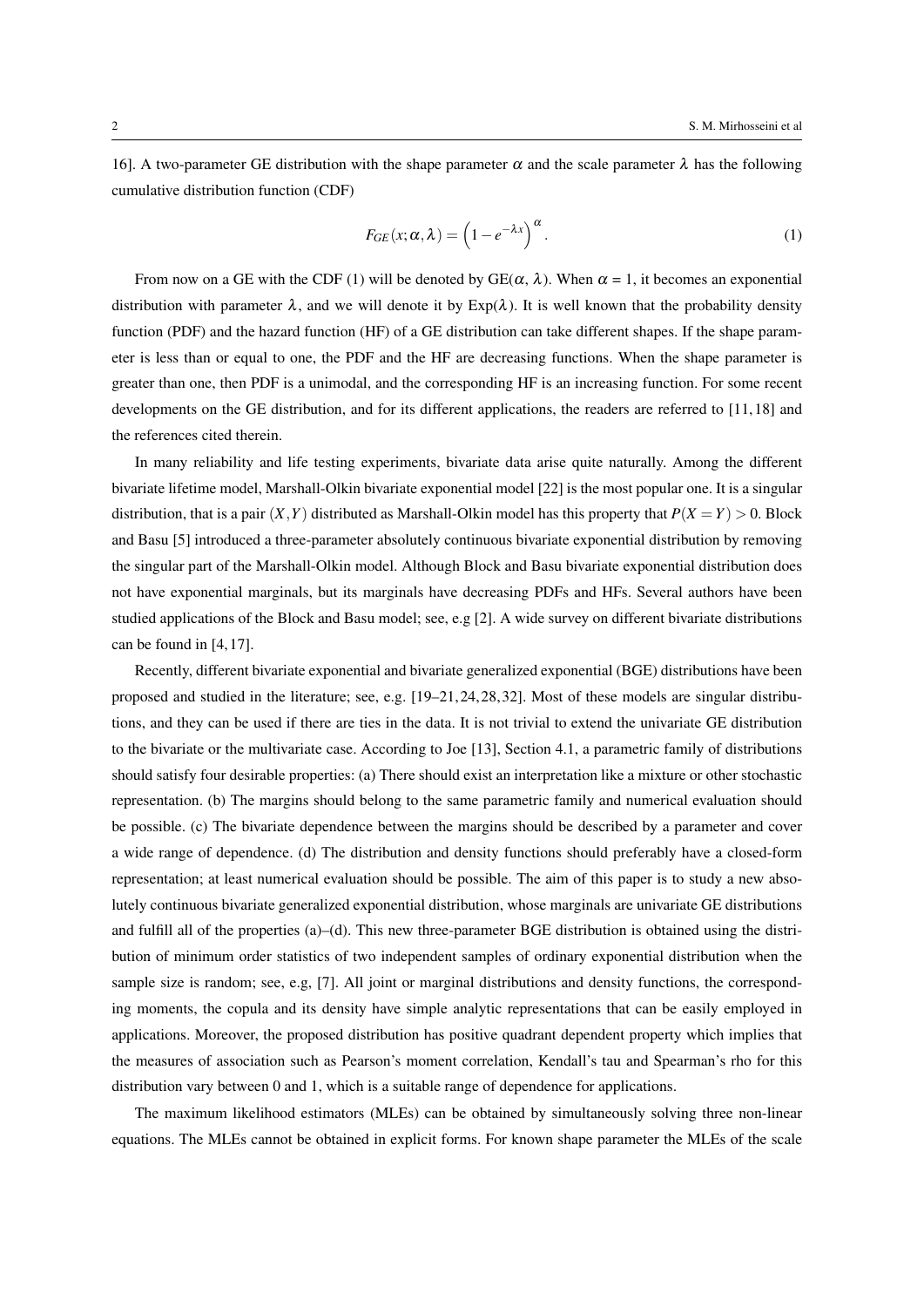parameters can be obtained by using the EM algorithm. In the proposed EM algorithm, at each E-step the maximization can be performed explicitly. Hence the implementation of the EM algorithm is quite simple in this case. Finally, the shape parameter can be estimated by maximizing the profile log-likelihood function.

The rest of the paper is organized as follows. We discuss the derivation of the BGE distribution in Section 2. In Section 3 we study its different properties. Statistical inference is provided in Section 4. The analysis of a real data set is presented in Section 5. Finally we propose some generalizations and conclude the paper in Section 6.

# 2 BGE DISTRIBUTION: PDF AND CDF

Following the idea given in [7], let  $\{X_1, X_2, \ldots\}$  and  $\{Y_1, Y_2, \ldots\}$  be two sequences of mutually independent and identically distributed (i.i.d.) random variables. It is assumed that for  $k \in \{1, 2, 3, ...\}$ ,  $X_k \sim \text{Exp}(\lambda_1)$  and  $Y_k \sim \text{Exp}(\lambda_2)$ . Consider a sequence of independent Bernoulli trials in which the *k*th trial has probability of  $\frac{\alpha}{k}$ ,  $0 < \alpha \leq 1, k \in \{1, 2, 3, ...\}$  and let *N* be the trial number on which the first success occurs. The discrete random variable *N* has the probability mass function

$$
P(N=n) = (1-\alpha)\left(1-\frac{\alpha}{2}\right)\dots\left(1-\frac{\alpha}{n-1}\right)\frac{\alpha}{n};\ \ n=1,2,\dots,
$$

and its probability generating function is given by, see, e.g., [26]

$$
g(t) = E(t^N) = 1 - (1 - t)^{\alpha}; \quad t \in [0, 1].
$$
 (2)

Let

$$
U = \min(X_1, ..., X_N)
$$
 and  $V = \min(Y_1, ..., Y_N)$ .

The joint survival function of  $(U, V)$  is then

$$
\overline{F}(u,v) = P\{U \ge u, V \ge v\}
$$
\n
$$
= \sum_{n=1}^{\infty} [P(X_i \ge u)P(Y_i \ge v)]^n P(N = n)
$$
\n
$$
= g\left(e^{-(\lambda_1 u + \lambda_2 v)}\right)
$$
\n
$$
= 1 - \left\{1 - e^{-(\lambda_1 u + \lambda_2 v)}\right\}^{\alpha}.
$$
\n(3)

Since  $\overline{F}(u, v) = 1 - F_1(u) - F_2(v) + F(u, v)$ , the associated joint distribution function is given by

$$
F(u,v) = (1 - e^{-\lambda_1 u})^{\alpha} + (1 - e^{-\lambda_2 v})^{\alpha} - \{1 - e^{-(\lambda_1 u + \lambda_2 v)}\}^{\alpha}, u, v \ge 0, \lambda_1, \lambda_2 > 0, 0 < \alpha \le 1.
$$
 (4)

From (4), by taking  $v \to \infty$  or  $u \to \infty$ , it follows that

$$
U \sim \text{GE}(\alpha, \lambda_1) \quad \text{and} \quad V \sim \text{GE}(\alpha, \lambda_2). \tag{5}
$$

Therefore, it follows that the marginals of (4) are GE distributions. A pair  $(U, V)$  distributed as (4) is said to have BGE with parameters  $\alpha$ ,  $\lambda_1$  and  $\lambda_2$ , and it will be denoted by BGE( $\alpha$ ,  $\lambda_1$ ,  $\lambda_2$ ). The joint density function of BGE is given by

$$
f(u,v) = \lambda_1 \lambda_2 \alpha e^{-(\lambda_1 u + \lambda_2 v)} \{1 - \alpha e^{-(\lambda_1 u + \lambda_2 v)}\} \{1 - e^{-(\lambda_1 u + \lambda_2 v)}\}^{\alpha - 2}.
$$
 (6)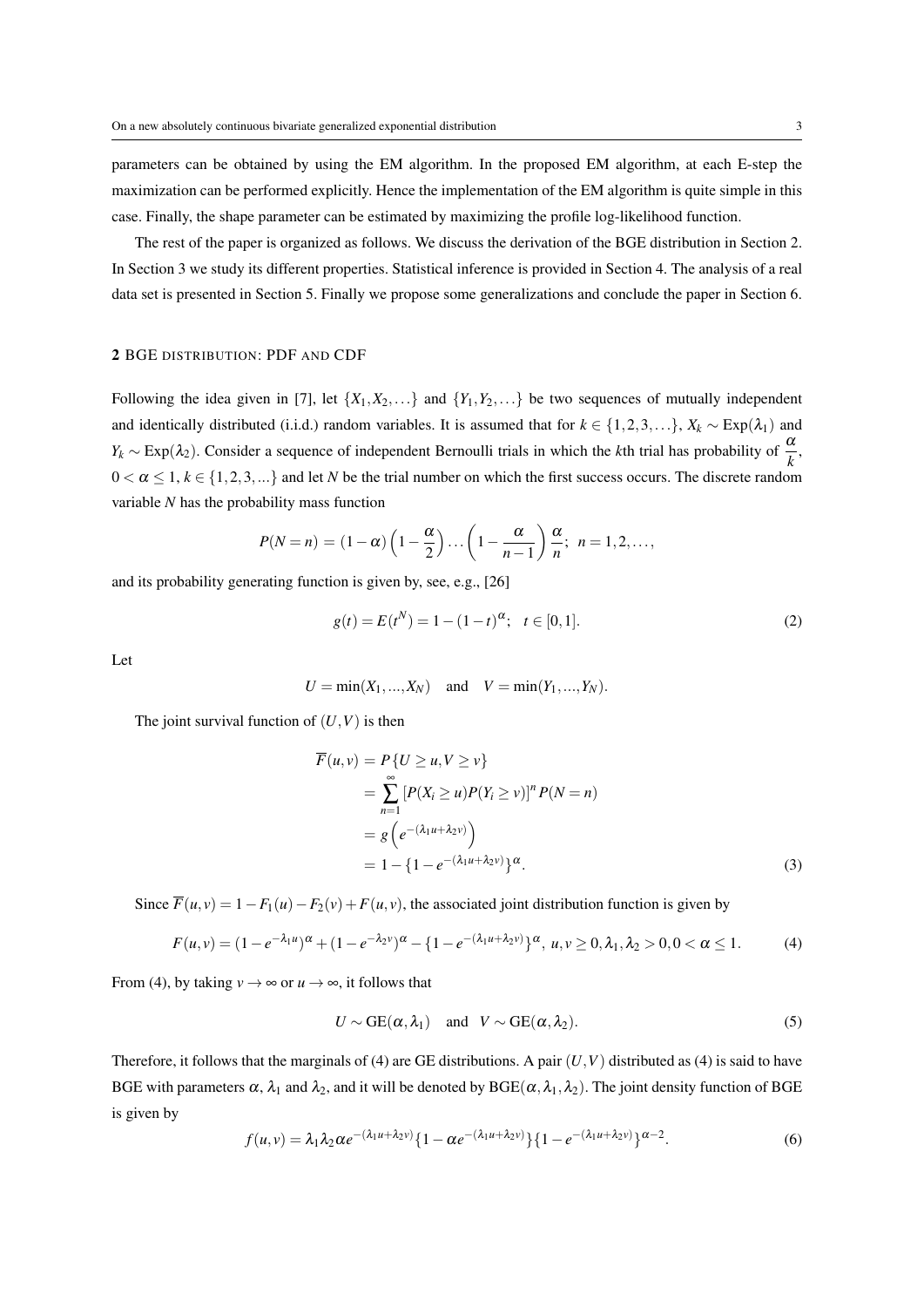It can be easily seen that the joint PDF of BGE is a decreasing function in both arguments, and it resembles the joint PDF of the Block and Basu bivariate exponential distribution. Plots of the CDF and PDF of the BGE distribution are provided in Fig. 1.





Fig. 1 Plots of the joint CDF (left panels) and PDF (right panels) of BGE distribution. In (a), (b)  $(\alpha, \lambda_1, \lambda_2) = (0.1, 1, 1)$  and in (c), (d)  $(\alpha, \lambda_1, \lambda_2) = (0.9, 1, 1).$ 

Since  $0 < 1 - e^{-(\lambda_1 u + \lambda_2 v)} < 1$ , for  $u, v > 0$ , by using the binomial series expansion we have

$$
(1 - e^{-(\lambda_1 u + \lambda_2 v)})^{\alpha} = \sum_{j=0}^{\infty} {\alpha \choose j} (-1)^j e^{-j(\lambda_1 u + \lambda_2 v)},
$$

and the joint survival function (3) can be rewritten as

$$
\overline{F}(u,v) = \sum_{j=1}^{\infty} \binom{\alpha}{j} (-1)^{j+1} e^{-j(\lambda_1 u + \lambda_2 v)}.
$$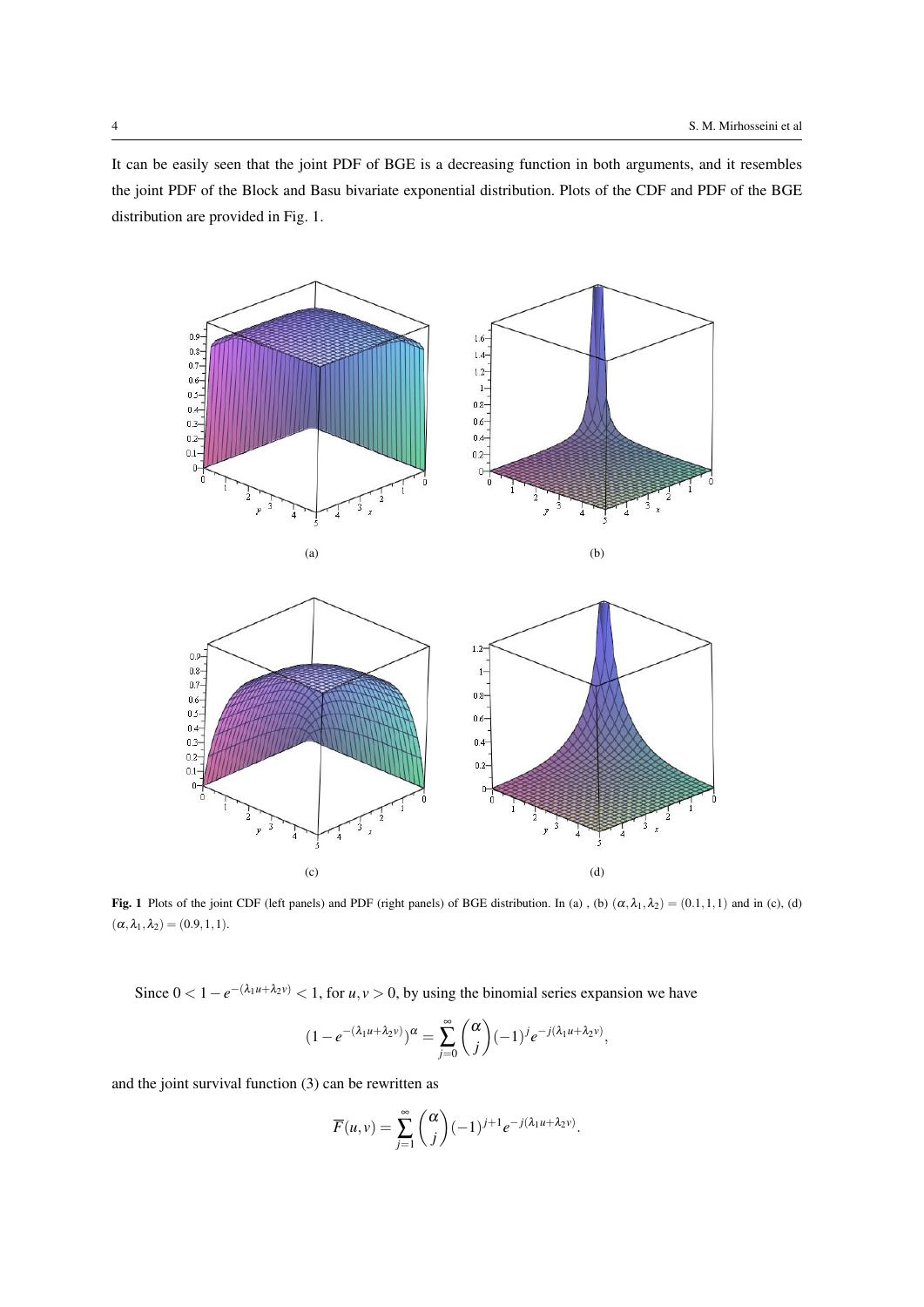We observe that the infinite series is summable, differentiable and hence by differentiating with respect to *u* and *v* we get

$$
f(u,v) = \lambda_1 \lambda_2 \sum_{j=1}^{\infty} {\alpha \choose j} (-1)^{j+1} j^2 e^{-j(\lambda_1 u + \lambda_2 v)}.
$$
 (7)

# 3 PROPERTIES

### 3.1 MOMENTS & CONDITIONAL MOMENTS

First we provide expressions for the joint moment generating function (mgf) and Pearson's correlation coefficient of the BGE model.

**Proposition 1** *If the random vector*  $(U, V) \sim \text{BGE}(\lambda_1, \lambda_2, \alpha)$  *then* 

*(a) the joint m.g.f. of*  $(U, V)$ *, for*  $|t| < \lambda_1$  *and*  $|s| < \lambda_2$ *, is given by* 

$$
M_{U,V}(t,s) = \sum_{j=1}^{\infty} {\alpha \choose j} (-1)^{j+1} \frac{\lambda_1 \lambda_2 j^2}{(j\lambda_1 - t)(j\lambda_2 - s)},
$$
\n(8)

*(b) the Pearson's correlation coefficient of* (*U,V*) *is given by*

$$
Corr(U,V) = \frac{1}{\kappa(\alpha,1)} \left( \sum_{j=1}^{\infty} \frac{\binom{\alpha}{j}(-1)^{j+1}}{j^2} - \gamma(\alpha,1)^2 \right),\tag{9}
$$

*where*

$$
\gamma(\alpha, \beta) = \Psi(\alpha + \beta) - \Psi(\beta),
$$
 and  $\kappa(\alpha, \beta) = \Psi'(\beta) - \Psi'(\alpha + \beta),$   

$$
\Psi(t) = \frac{d}{dt} \ln \Gamma(t),
$$

*is the digamma function,* <sup>Ψ</sup>*′* (*.*) *is its derivative and*

$$
\Gamma(t) = \int_0^\infty x^{t-1} e^{-x} dx, \quad t > 0,
$$

*is the gamma function [9].*

*Proof* Starting from  $M_{U,V}(t,s) = E(e^{tU+sV})$ , using (7) we have

$$
M_{U,V}(t,s)=\lambda_1\lambda_2\int_0^\infty\int_0^\infty\sum_{j=1}^\infty\binom{\alpha}{j}(-1)^{j+1}j^2e^{-(j\lambda_1-t)x-(j\lambda_2-s)y}dxdy.
$$

Since the quantity inside the summation is absolutely integrable, interchanging the summation and integration we have the required result. For part (b) using (7), direct calculation shows that the product moment could be obtained as

$$
E(UV) = \sum_{j=1}^{\infty} \frac{\binom{\alpha}{j} (-1)^{j+1}}{\lambda_1 \lambda_2 j^2}.
$$

Since  $U \sim \text{GE}(\alpha, \lambda_1)$  and  $V \sim \text{GE}(\alpha, \lambda_2)$ , from [10], using

$$
E(U) = \frac{\Psi(\alpha+1) - \Psi(1)}{\lambda_1}, \quad E(V) = \frac{\Psi(\alpha+1) - \Psi(1)}{\lambda_2}
$$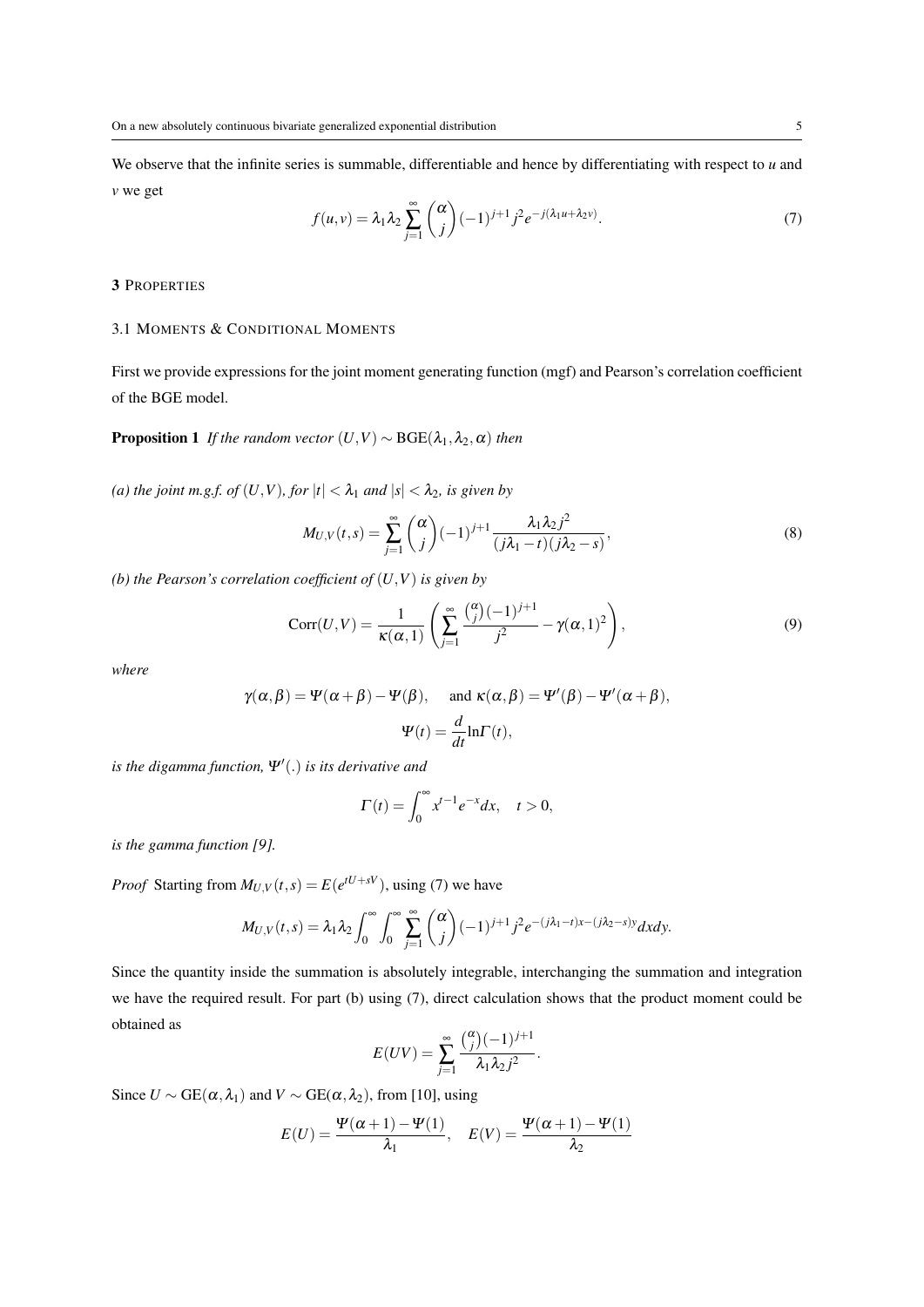and

$$
\text{Var}(U) = \frac{\Psi'(1) - \Psi'(\alpha + 1)}{\lambda_1^2}, \quad \text{Var}(V) = \frac{\Psi'(1) - \Psi'(\alpha + 1)}{\lambda_2^2}
$$

the expression for correlation coefficient is immediate.

The following result gives the conditional moments of BGE model.

**Proposition 2** *If the random vector*  $(U, V) \sim \text{BGE}(\lambda_1, \lambda_2, \alpha)$ *, then the conditional expectation of V* given *U,* is *given by*

$$
E(V|U=u) = \frac{\lambda_1}{\lambda_2} \frac{1}{h_U(u)},
$$

*where*  $h_U(u) = f_U(u) / \bar{F}_U(u)$  *is hazard rate function of U.* 

*Proof* The conditional density function of  $(V|U = u)$  is given by

$$
f_{V|U=u}(v) = \frac{\lambda_2}{\alpha e^{-\lambda_1 u} (1 - e^{-\lambda_1 u})^{\alpha-1}} \sum_{j=1}^{\infty} {\alpha \choose j} (-1)^{j+1} j^2 e^{-(j\lambda_1 u + \lambda_2 v)}.
$$

Thus,

$$
E(V|U = u) = \int_0^\infty x f_{X_2|X_1 = u}(x) dx
$$
  
=  $\frac{1}{\alpha(1 - e^{-\lambda_1 u})^{\alpha - 1}} \sum_{j=1}^\infty {\alpha \choose j} (-1)^{j+1} j e^{-(j-1)\lambda_1 u} \left( \int_0^\infty j \lambda_2 x e^{-j\lambda_2 x} dx \right)$   
=  $\frac{1}{\alpha \lambda_2 (1 - e^{-\lambda_1 u})^{\alpha - 1}} \sum_{j=1}^\infty {\alpha \choose j} (-1)^{j+1} e^{-\lambda_1 (j-1) u}$   
=  $\frac{1 - (1 - e^{-\lambda_1 u})^{\alpha}}{\alpha \lambda_2 e^{-\lambda_1 u} (1 - e^{-\lambda_1 u})^{\alpha - 1}}$   
=  $\frac{\lambda_1}{\lambda_2} \frac{\overline{F}_U(u)}{\overline{f}_U(u)}.$ 

It is known that (see, e.g., [10]) the hazard rate function of univariate GE distribution with the shape parameter  $\alpha$ , has a decreasing hazard function if  $\alpha \leq 1$ . Therefore, we have the following result.

**Corollary 1** *If the random vector*  $(U, V) \sim \text{BGE}(\lambda_1, \lambda_2, \alpha)$ *, then*  $E(V|U = u)$ *, is an increasing function in u.* 

The following results will be useful for development of the EM algorithm. If  $(U, V)$  and N are same as defined before, then the joint PDF of *U*, *V* and *N* can be written as

$$
f(u, v, n) = n^2 \lambda_1 \lambda_2 e^{-n(\lambda_1 u + \lambda_2 v)} P(N = n); \ u > 0, v > 0, n = 1, 2, ....
$$
 (10)

Hence the conditional probability of  $N = n$ , given *U* and *V* can be written as

$$
P(N = n|U = u, V = v) = Kn^2 e^{-nA} P(N = n); \quad n = 1, 2, ..., \tag{11}
$$

where  $A = \lambda_1 u + \lambda_2 v$ , and

$$
K^{-1} = \alpha e^{-A} \{ 1 - \alpha e^{-A} \} \{ 1 - e^{-A} \}^{\alpha - 2}.
$$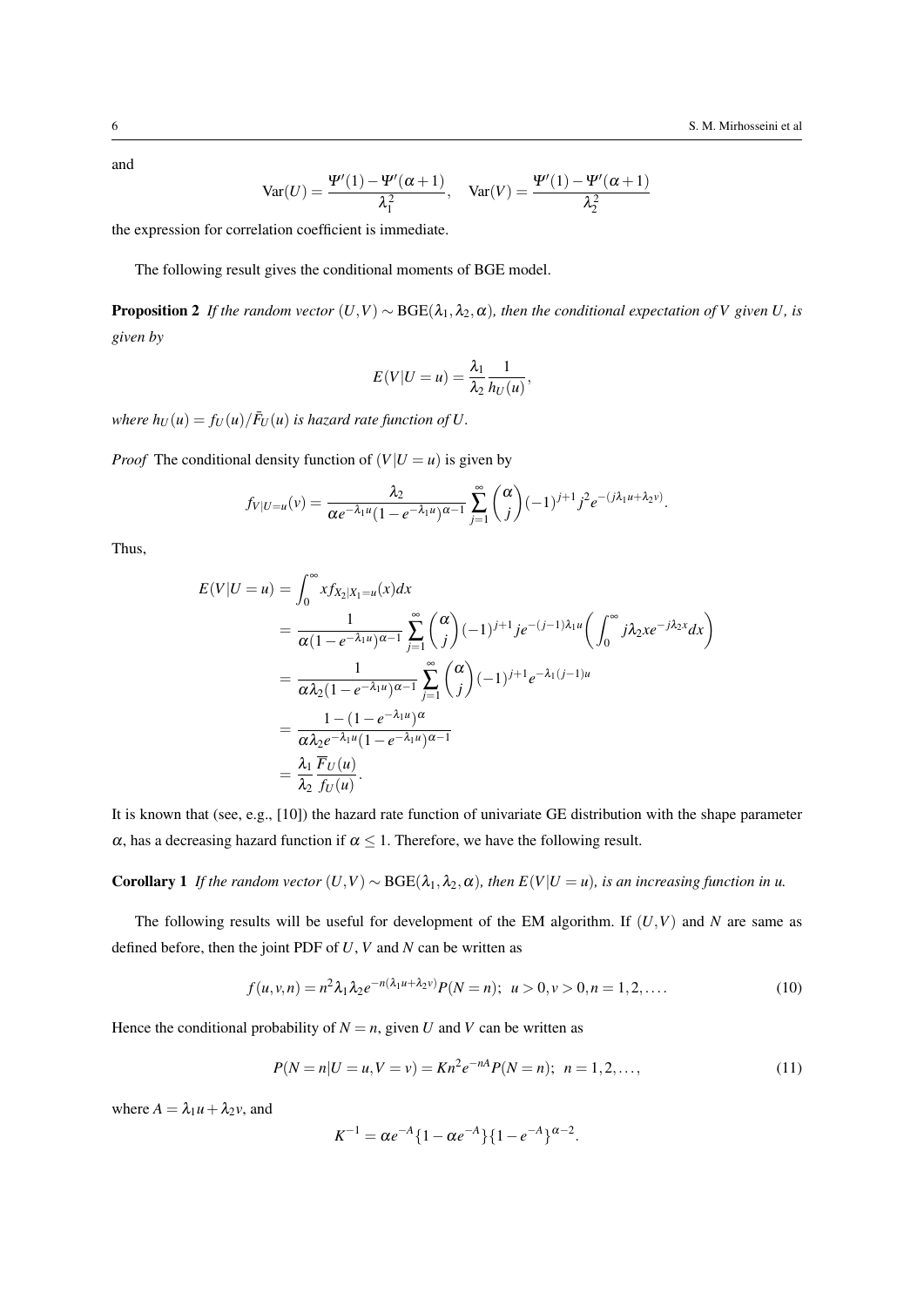**Proposition 3** *If*  $(U, V) \sim \text{BGE}(\lambda_1, \lambda_2, \alpha)$ *, and N is same as defined before, then* 

$$
E(N|U=u,V=v) = K\alpha e^{-A}(1-e^{-A})^{\alpha-3}\left\{e^{-2A}(\alpha^2-6\alpha+3)+e^{-A}(3\alpha+1)-2\right\}.
$$

*Proof* If we denote

$$
h(t) = E\left(te^{-A}\right)^N,
$$

then it follows that

$$
\sum_{n=1}^{\infty} n^3 e^{-A} P(N = n) = h'''(1) + 3h''(1) + h'(1).
$$

Now the result follows by using the fact that from (2)

$$
h(t) = 1 - (1 - te^{-A})^{\alpha}; \quad t \in [0, 1].
$$

## 3.2 STRESS-STRENGTH PARAMETER & DISTRIBUTION OF THE MINIMUM

The stress-strength parameter,  $R = P(U < V)$ , is useful for data analysis purposes. The following result gives a convenient form for the stress-strength parameter of BGE model.

**Proposition 4** *If*  $(U, V) \sim \text{BGE}(\lambda_1, \lambda_2, \alpha)$ *, then* 

$$
P(U < V) = \frac{\lambda_2}{\lambda_1 + \lambda_2}.
$$

*Proof* From (7) we have

$$
P(U < V) = \int_0^{\infty} \int_0^y f(x, y) dx dy
$$
  
= 
$$
\sum_{j=1}^{\infty} \binom{\alpha}{j} (-1)^{j+1} j^2 \int_0^{\infty} \int_0^y \lambda_1 \lambda_2 e^{-j(\lambda_1 x + \lambda_2 y)} dx dy
$$
  
= 
$$
\sum_{j=1}^{\infty} \binom{\alpha}{j} (-1)^{j+1} \int_0^{\infty} \lambda_2 j e^{-j\lambda_2 y} (1 - e^{-j\lambda_1 y}) dy
$$
  
= 
$$
\frac{\lambda_2}{\lambda_1 + \lambda_2} \sum_{j=1}^{\infty} \binom{\alpha}{j} (-1)^{j+1}
$$
  
= 
$$
\frac{\lambda_2}{\lambda_1 + \lambda_2},
$$

which completes the proof.

**Proposition 5** *If*  $(U, V) \sim \text{BGE}(\lambda_1, \lambda_2, \alpha)$ *, then* 

$$
W = \min(U, V) \sim GE(\alpha, \lambda_1 + \lambda_2).
$$

*Proof*

$$
P(W \ge w) = P(U \ge w, V \ge w)
$$
  
= 
$$
\sum_{n=1}^{\infty} [P(X_i \ge w)P(Y_i \ge w)]^n P(N = n)
$$
  
= 
$$
g\left(e^{-(\lambda_1 + \lambda_2)w}\right)
$$
  
= 
$$
1 - \left\{1 - e^{-(\lambda_1 + \lambda_2)w}\right\}^{\alpha}
$$

which completes the proof.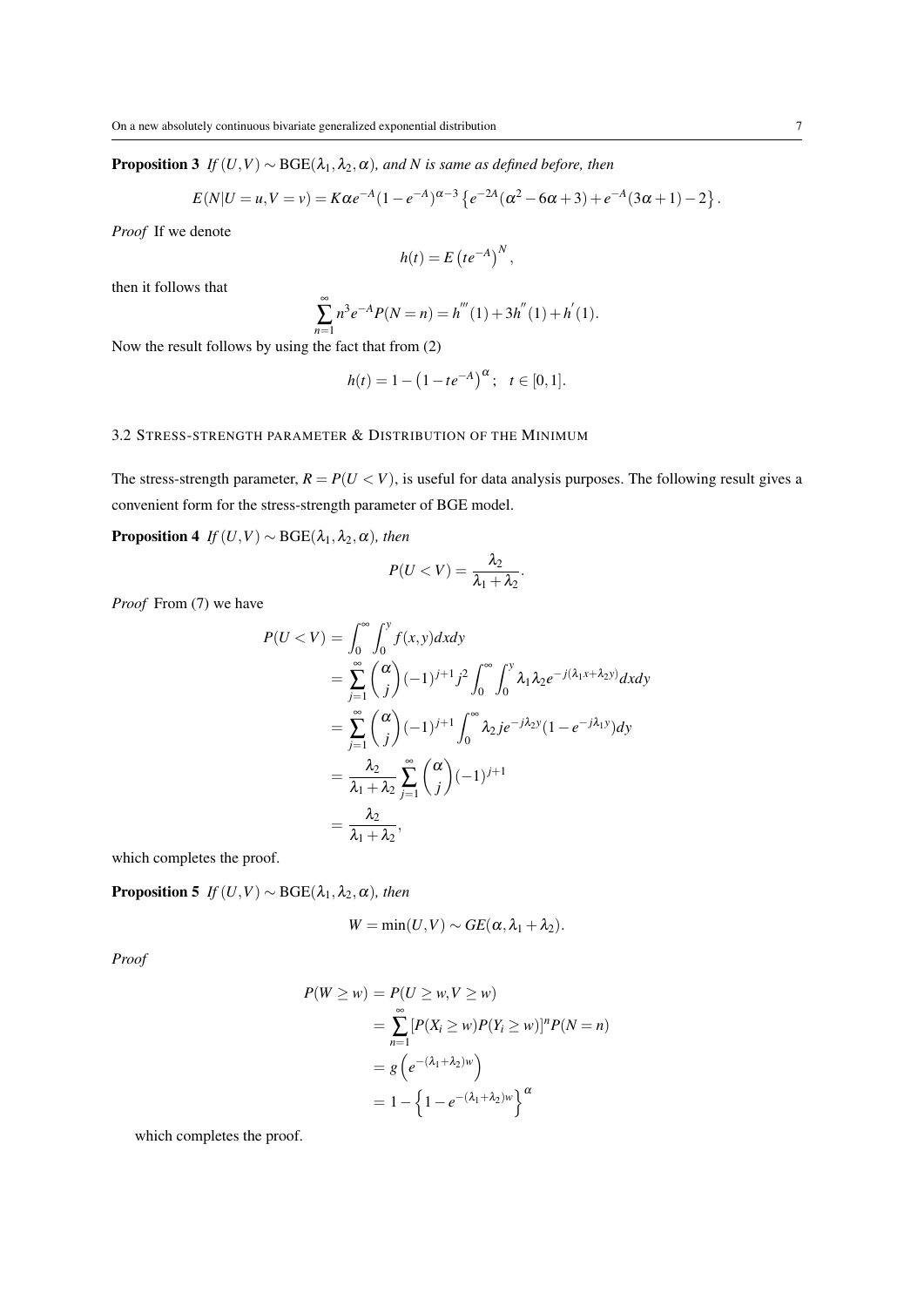#### 3.3 RÉNYI ENTROPY

The entropy of a random vector  $(U, V)$  with the joint pdf  $f(x, y)$  is a measure of variation of the uncertainty. Rényi entropy  $[27]$  is defined by

$$
I_R(\beta) = \frac{1}{1-\beta} \log\{T(\beta)\},\,
$$

for  $\beta > 0$ , where

$$
T(\beta) = \int f^{\beta}(x, y) dx dy.
$$

**Proposition 6** *Suppose that*  $(U, V) \sim \text{BGE}(\lambda_1, \lambda_2, \alpha)$ *. Then* 

$$
T(\beta) = \sum_{j=0}^{\infty} \sum_{k=0}^{\infty} \frac{\binom{\beta}{j} \binom{\beta(\alpha-2)}{k} \alpha^{j+\beta} (\lambda_1 \lambda_2)^{\beta-1}}{(j+k+\beta-1)^2}.
$$
 (12)

*Proof* From (6) and substituting the transformations  $x = e^{-\lambda_1 u}$  and  $y = e^{-\lambda_2 v}$ , we have

$$
T(\beta) = \int_0^1 \int_0^1 \alpha^{\beta} (\lambda_1 \lambda_2)^{\beta - 1} (xy)^{\beta - 1} \left(1 - \alpha xy\right)^{\beta} \left(1 - xy\right)^{(\alpha - 2)\beta} dxdy.
$$

By applying the binomial series expansion to the integrand and integrating with respect to *x* and *y*, we have the required result.

#### 3.4 DEPENDENCE PROPERTIES

In what follows we discuss the dependence properties of the BGE distribution through its associated copula. In view of *Sklar's Theorem* [33], solving the equation

$$
C_{\alpha}\lbrace F_1(x), F_2(y)\rbrace = F(x, y),
$$

for the function  $C_\alpha : [0,1] \times [0,1] \rightarrow [0,1]$  yields the underlying copula associated with the pair  $(U,V)$  having the BGE distribution defined by (4) as

$$
C_{\alpha}(u,v) = u + v - \{1 - (1 - u^{\frac{1}{\alpha}})(1 - v^{\frac{1}{\alpha}})\}^{\alpha}
$$
  
=  $u + v - uv\{u^{-\frac{1}{\alpha}} + v^{-\frac{1}{\alpha}} - 1\}^{\alpha}$ , (13)

for all  $u, v \in (0, 1)$  and  $0 < \alpha \le 1$ . The theory and applications of copulas are well documented in [25]. The survival copula  $\hat{C}_{\alpha}(u, v) = u + v - 1 + C_{\alpha}(1 - u, 1 - v)$ , associated to  $C_{\alpha}$  is given by

$$
\widehat{C}_{\alpha}(u,v) = 1 - (1-u)(1-v)\{(1-u)^{-\frac{1}{\alpha}} + (1-v)^{-\frac{1}{\alpha}} - 1\}^{\alpha},\tag{14}
$$

for all  $u, v \in (0, 1)$  and  $0 < \alpha \le 1$ . The copula (13) is not a member of the Archimedean family of copulas [25], but its associated survival copula (14) turns to be an Archimedean copula with the strict generator  $\phi(t)$  = *−*ln(1 − (1 − *t*)<sup> $\frac{1}{\alpha}$ </sup>)) (see, Example 3 in [7]).

Recall that for two copulas  $C_1$  and  $C_2$ , we say that  $C_2$  is *more concordant than*  $C_1$  (written  $C_1 \prec_c C_2$ ) if  $C_1(u, v) \le C_2(u, v)$ , or equivalently  $\widehat{C}_1(u, v) \le \widehat{C}_2(u, v)$ , for all  $u, v \in (0, 1)$ . A pair  $(X_1, X_2)$  with the copula C is *positively quadrant dependent* (written PQD) if  $\Pi \prec_c C$ , where  $\Pi(u, v) = uv$  is the product copula [25].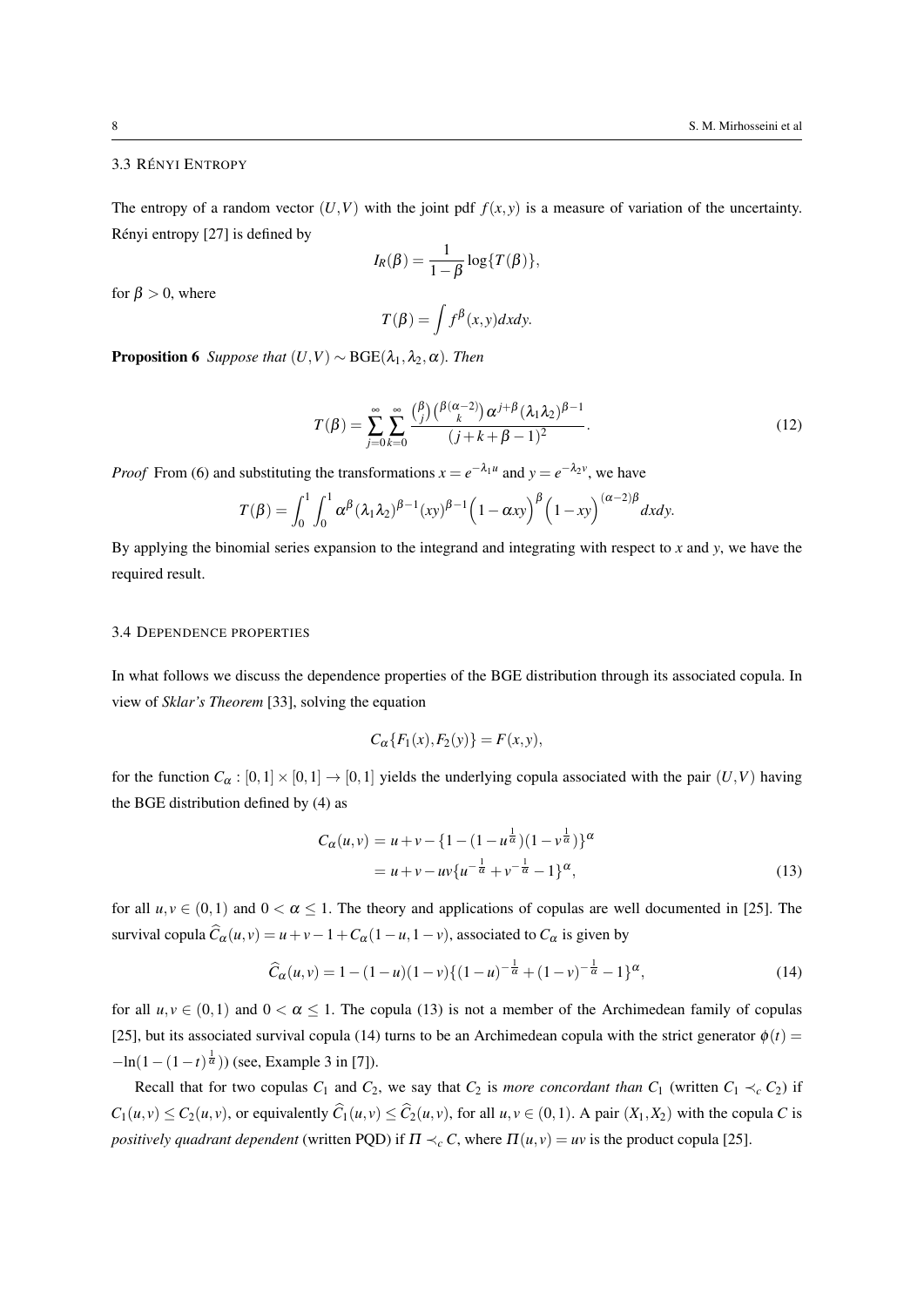The dependence properties of the BGE distribution depend only on the parameter  $\alpha$ . The following result provides the dependence ordering of the BGE family of distributions with respect to the parameter  $\alpha$ .

**Proposition 7** *The copula C<sub>α</sub> defined by (13) is negatively ordered with respect to*  $\alpha$ ; that is for  $\alpha_1, \alpha_2 \in (0,1]$ *, such that*  $\alpha_1 \leq \alpha_2$ , we have  $C_{\alpha_2} \prec_c C_{\alpha_1}$ .

*Proof* Since  $\hat{C}_{\alpha}$  is an Archimedean copula with the generator  $\phi_{\alpha}(t) = -\ln(1-(1-t)^{\frac{1}{\alpha}})$ , and  $\phi_{\alpha_2} \circ \phi_{\alpha_1}^{-1}(t) =$  $-\ln(1-(1-e^{-t})^{\frac{\alpha_2}{\alpha_1}})$  is non-decreasing in *t*, for  $\alpha_1 \leq \alpha_2$ , in view of Theorem 4.4.2 in [25], we have  $\hat{C}_{\alpha_2} \prec_c \hat{C}_{\alpha_1}$ , or equivalently,  $C_{\alpha_2} \prec_c C_{\alpha_1}$ .

**Corollary 2** *Suppose that*  $(U, V) \sim \text{BGE}(\lambda_1, \lambda_2, \alpha)$ *. Then*  $(U, V)$  *is* PQD*.* 

*Proof* As a consequence of Proposition 7, for  $\alpha \le 1$  we have that  $\Pi(u, v) = C_1(u, v) \le C_\alpha(u, v)$  for all  $u, v \in$ (0*,*1).

*Remark 1* Since the BGE distribution defined by (4) has the PQD property, it is suitable to describe the positive dependence of a random pair  $(U, V)$ . However, it is very simple to consider a distribution to describe a negative dependence. It suffices to consider the copula  $C^*$  given by  $C^*_{\alpha}(u, v) = u - C_{\alpha}(u, 1 - v)$ . It is obvious that the properties of a copula  $C^*_{\alpha}$  can be obtained in a simple way from the corresponding properties of a copula  $C_{\alpha}$ ; see, [25] for detail.

Let  $(U, V)$  and  $(U', V')$  be two continuous random vectors with the same univariate marginals and the respective joint density functions  $f$  and  $g$ . The pair  $(U, V)$  is said to be more positive likelihood ratio dependent (PLRD) than the pair  $(U', V')$ , denoted by  $(U, V) \prec_{\text{PLRD}} (U', V')$ , if

$$
f(x_1, y_1) f(x_2, y_2) g(x_1, y_2) g(x_2, y_1) \ge f(x_1, y_2) f(x_2, y_1) g(x_1, y_1) g(x_2, y_2), \tag{15}
$$

whenever  $x_1 \le x_2$  and  $x_2 \le y_2$  [31]. When *U'* and *V'* are independent, then the pair  $(U, V)$  is said to be PLRD and the condition (15) reduces to  $f(x_1,y_1)f(x_2,y_2) \ge f(x_1,y_2)f(x_2,y_1)$ . Holland and Wang [12] showed that a sufficient condition for PLRD in the case of continuous random variables is that  $\frac{\partial^2}{\partial x^2}$  $\frac{\partial^2}{\partial x \partial y} \ln f(x, y) \ge 0.$ 

**Proposition 8** *Suppose that*  $(U, V) \sim \text{BGE}(\lambda_1, \lambda_2, \alpha)$ *. Then*  $(U, V)$  *is PLRD.* 

*Proof* Let  $(U, V)$  be a random vector with the joint distribution function  $G^u(x, y) = x^{\alpha} + y^{\alpha} - (x + y - xy)^{\alpha}$ ,  $x, y \in [0, 1], 0 < \alpha \leq 1$ . Let  $g^u(.,.)$  be the density function associated with  $G^u(.,.)$ . Since  $\frac{\partial^2}{\partial x^2}$  $\frac{\partial^2}{\partial x \partial y} \ln g^u(x, y) \ge 0$ , for all  $x, y \in [0, 1], 0 < \alpha \le 1$ , by the result of Holland and Wang [12] the pair  $(U, V)$  is PLRD, i.e.,  $(U', V') \prec_{\text{PLRD}}$  $(U, V)$ , where  $U'$  and  $V'$  are independent with the same univariate marginal distribution as  $U$  and  $V$ . For  $i = 1, 2$ , let  $\phi_i(t)$  be the increasing mapping  $t \to -\frac{1}{\lambda_i} \ln(1-t)$ . Since the pair  $(U, V)$  has the same joint distribution as the pair  $(\phi_1(U), \phi_2(V))$ , in view of Theorem 9.D.2 in [31], we have the required result.

In the following we discuss the tail dependence properties of the BGE distribution. For a pair  $(U, V)$  with the copula *D*, the lower (resp, upper) tail dependence coefficient,  $\lambda_L$  (resp,  $\lambda_U$ ) is defined by [13,25]

$$
\lambda_L(U,V) = \lim_{u \to 0^+} \frac{D(u,u)}{u},\tag{16}
$$

and

$$
\lambda_U(U, V) = 2 - \lim_{u \to 1^{-}} \frac{1 - D(u, u)}{1 - u}.
$$
\n(17)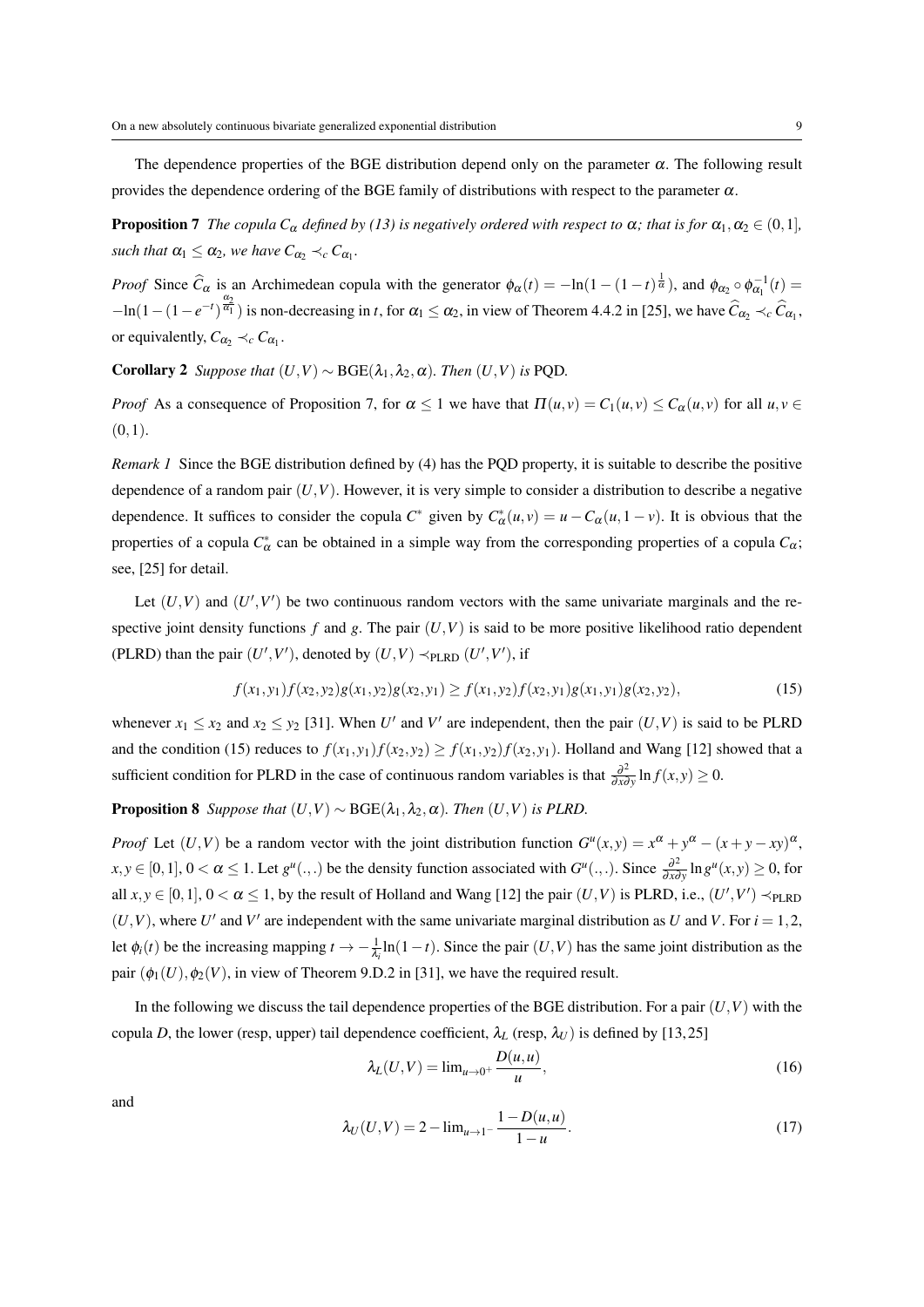**Proposition 9** *Suppose that*  $(U, V) \sim \text{BGE}(\lambda_1, \lambda_2, \alpha)$ *. Then* 

$$
\lambda_L(U,V)=0, \quad \lambda_U(U,V)=0.
$$

*Proof* By taking into account (16), from (13), the lower tail dependence coefficient of  $(U, V)$  can be expressed as

$$
\lambda_L(U,V) = \lim_{u \to 0^+} \frac{u(2 - (2 - u^{\frac{1}{\alpha}})^{\alpha})}{u} = 0.
$$

By taking into account (17), the upper tail dependence coefficient of  $(U, V)$  can be expressed as

$$
\lambda_U(U,V) = 2 - \lim_{u \to 1^-} \frac{1 - u(2 - (2 - u^{\frac{1}{\alpha}})^{\alpha})}{1 - u} = 0.
$$

In the rest of this section we provide expressions for some well-known measures of association for a vector  $(U, V)$  having BGE distribution. The population version of two of the most common nonparametric measures of association between the components of a continuous random pair (*U,V*) are *Kendall's tau* (τ) and *Spearman's rho* ( $\rho$ ) which depend only on the copula *C* of the pair  $(U, V)$ , and are given by

$$
\tau(C) = 4 \int_0^1 \int_0^1 C(u, v) dC(u, v) - 1,
$$
\n(18)

and

$$
\rho(C) = 12 \int_0^1 \int_0^1 C(u, v) du dv - 3.
$$
\n(19)

See [25] for detail.

**Proposition 10** *Suppose that*  $(U, V) \sim BGE(\lambda_1, \lambda_2, \alpha)$ *. Then* 

$$
\tau(U,V) = 1 + 4\alpha B(2,2\alpha - 1)(\Psi(2) - \Psi(2\alpha + 1)),
$$

*and*

$$
\rho(U,V) = 9 - 12\alpha^2 \sum_{j=0}^{\infty} (-1)^j {\alpha \choose j} [B(j,\alpha)]^2,
$$

*where*  $B(a,b) = \int_0^1 x^{a-1}(1-x)^{b-1}dx$ , denotes the beta function.

*Proof* First recall that for a copula–based measure of association κ, satisfying Scarsini's axioms [30] and any pair of continuous random variables  $(T, S)$  with associated copula *C*, one has  $\kappa(T, S) = \kappa(-T, -S)$ , or equivalently,  $\kappa(C) = \kappa(\widehat{C})$ . Now the result follows from Proposition 9 in [7].

*Remark 2* Note that as a consequence of the PQD property of the BGE distribution, for  $(U, V) \sim BGE(\lambda_1, \lambda_2, \alpha)$ , we have  $Corr(U, V) \geq 0$ ,  $\tau(U, V) \geq 0$  and  $\rho(U, V) \geq 0$ .

We provide the values of the Kendall's tau and the Spearman's rho for BGE distribution in Table 1. It is immediate that as  $\alpha$  increases, both Kendall's tau and Spearman's rho decrease to 0, as it should be. Moreover, it is observed that  $\frac{\rho_s(\alpha)}{\tau(\alpha)} = \frac{3}{2}$  $\frac{3}{2}$  as  $\alpha \longrightarrow 1$ , although we could not proved it theoretically.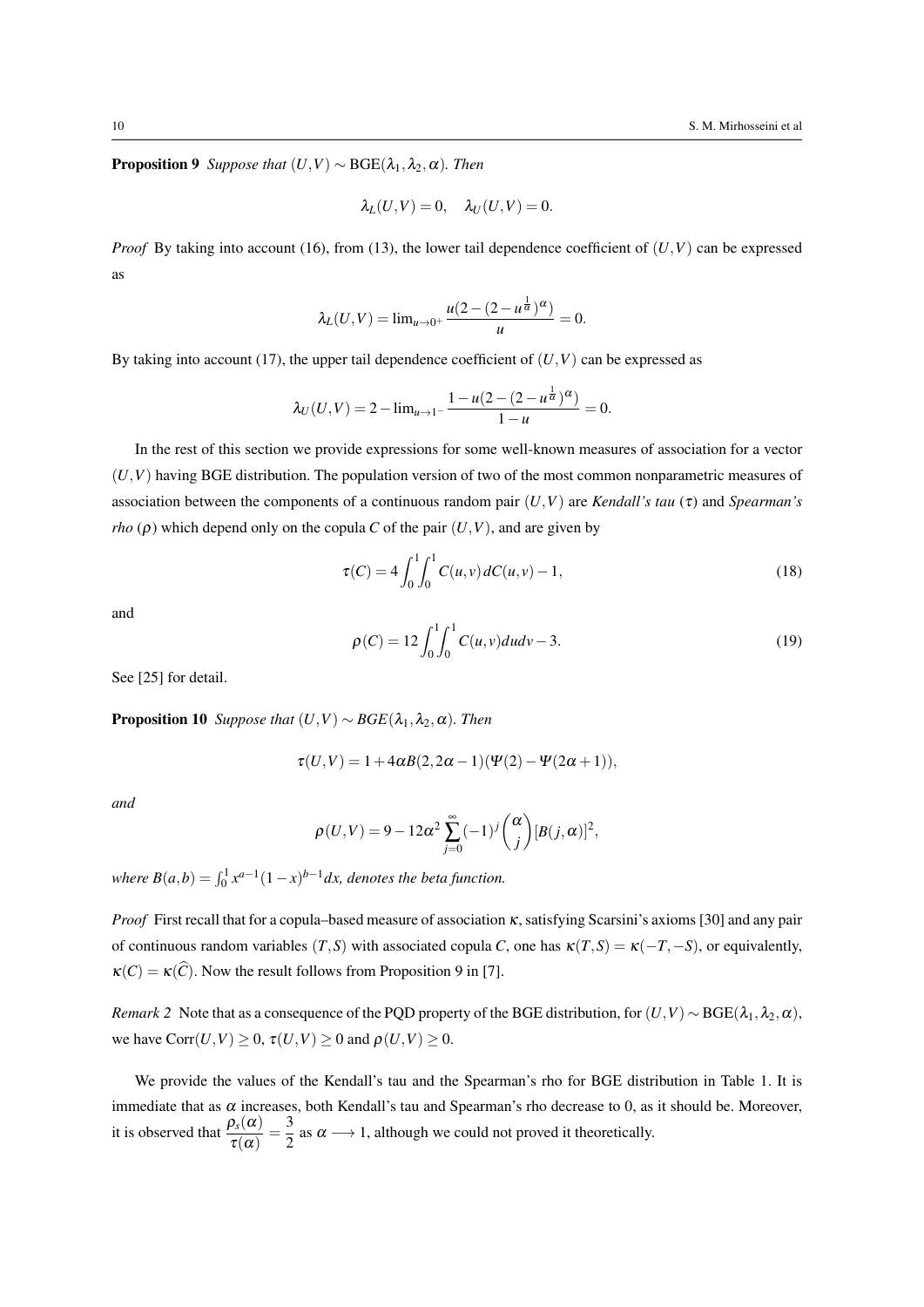| $\alpha$ | $\rho(\alpha)$ | $\tau(\alpha)$ | $\rho_{\scriptscriptstyle S}(\alpha)$<br>$\tau(\alpha)$ |
|----------|----------------|----------------|---------------------------------------------------------|
| 0.0001   | 0.999999935    | 0.9998000258   | 1.000200                                                |
| 0.1001   | 0.952423077    | 0.8218848820   | 1.158828                                                |
| 0.2001   | 0.854503656    | 0.6770884892   | 1.262027                                                |
| 0.3001   | 0.739507866    | 0.5547812933   | 1.332972                                                |
| 0.4001   | 0.620781827    | 0.4487290130   | 1.383423                                                |
| 0.5001   | 0.504091758    | 0.3549780000   | 1.420065                                                |
| 0.6001   | 0.391946075    | 0.2708654200   | 1.447014                                                |
| 0.7001   | 0.285344232    | 0.1945181220   | 1.466929                                                |
| 0.8001   | 0.184556871    | 0.1245645610   | 1.481616                                                |
| 0.9001   | 0.089498325    | 0.0599718330   | 1.492339                                                |

**Table 1** Kendall's tau and Spearman's rho associated with the family of distributions (4) for different values of  $\alpha \in (0,1]$ .

## 4 STATISTICAL INFERENCE

# 4.1 MAXIMUM LIKELIHOOD ESTIMATION

In this section we discuss the MLEs of the parameters of BGE distribution, based on a random sample of size *m*, namely  $\{(u_1, v_1), \ldots, (u_m, v_m)\}$  from BGE( $\lambda_1, \lambda_2, \alpha$ ). The log-likelihood function becomes

$$
l(\theta) = m \ln(\alpha \lambda_1 \lambda_2) - \left(\lambda_1 \sum_{i=1}^m u_i + \lambda_2 \sum_{i=1}^m v_i\right) + (\alpha - 2) \sum_{i=1}^m \ln\left(1 - e^{-(\lambda_1 u_i + \lambda_2 v_i)}\right) + \sum_{i=1}^m \ln\left(1 - \alpha e^{-(\lambda_1 u_i + \lambda_2 v_i)}\right)
$$
\n(20)

where  $\theta = (\alpha, \lambda_1, \lambda_2)$ . The maximum likelihood estimates can be obtained by maximizing (20) with respect to the unknown parameters. The three normal equations become;

$$
\frac{\partial l(\theta)}{\partial \alpha} = \frac{m}{\alpha} + \sum_{i=1}^{m} \ln \left( 1 - e^{-(\lambda_1 u_i + \lambda_2 v_i)} \right) - \sum_{i=1}^{m} \frac{e^{-(\lambda_1 x_i + \lambda_2 y_i)}}{1 - \alpha e^{-(\lambda_1 u_i + \lambda_2 v_i)}} = 0,
$$
\n
$$
\frac{\partial l(\theta)}{\partial \lambda_1} = \frac{m}{\lambda_1} - \sum_{i=1}^{m} u_i + (\alpha - 2) \sum_{i=1}^{m} \frac{u_i e^{-(\lambda_1 u_i + \lambda_2 v_i)}}{1 - e^{-(\lambda_1 u_i + \lambda_2 v_i)}} + \alpha \sum_{i=1}^{m} \frac{u_i e^{-(\lambda_1 u_i + \lambda_2 v_i)}}{1 - \alpha e^{-(\lambda_1 u_i + \lambda_2 v_i)}} = 0,
$$
\n
$$
\frac{\partial l(\theta)}{\partial \lambda_2} = \frac{m}{\lambda_2} - \sum_{i=1}^{m} v_i + (\alpha - 2) \sum_{i=1}^{m} \frac{v_i e^{-(\lambda_1 u_i + \lambda_2 v_i)}}{1 - e^{-(\lambda_1 u_i + \lambda_2 v_i)}} + \alpha \sum_{i=1}^{m} \frac{v_i e^{-(\lambda_1 u_i + \lambda_2 v_i)}}{1 - \alpha e^{-(\lambda_1 u_i + \lambda_2 v_i)}} = 0.
$$

Note that the Newton-Raphson method or other optimization routine may be used to maximize (20).

To avoid that we propose to use the profile likelihood method to compute the MLEs of the unknown parameters. For fixed  $\alpha$ , the MLEs of  $\lambda_1$  and  $\lambda_2$  can be obtained by maximizing the profile log-likelihood function with respect to  $\lambda_1$  and  $\lambda_2$ . We use EM algorithm to compute the MLEs of  $\lambda_1$  and  $\lambda_2$  for a given  $\alpha$ , and finally we maximize the profile log-likelihood function of  $\alpha$ , to compute the MLE of  $\alpha$ . For implementing the EM algorithm, we treat the problem as a missing value problem. Suppose along with  $(u, v)$ , we observe the associated N value also. Therefore, the complete observations are as follows:  $\{(u_1, v_1, n_1), \ldots, (u_m, v_m, n_m)\}$ . Based on the complete sample, the log-likelihood function without the additive constant becomes

$$
l_c(\lambda_1, \lambda_2) = m \ln \lambda_1 + m \ln \lambda_2 - \lambda_1 \sum_{i=1}^m n_i u_i - \lambda_2 \sum_{i=1}^m n_i v_i.
$$
 (21)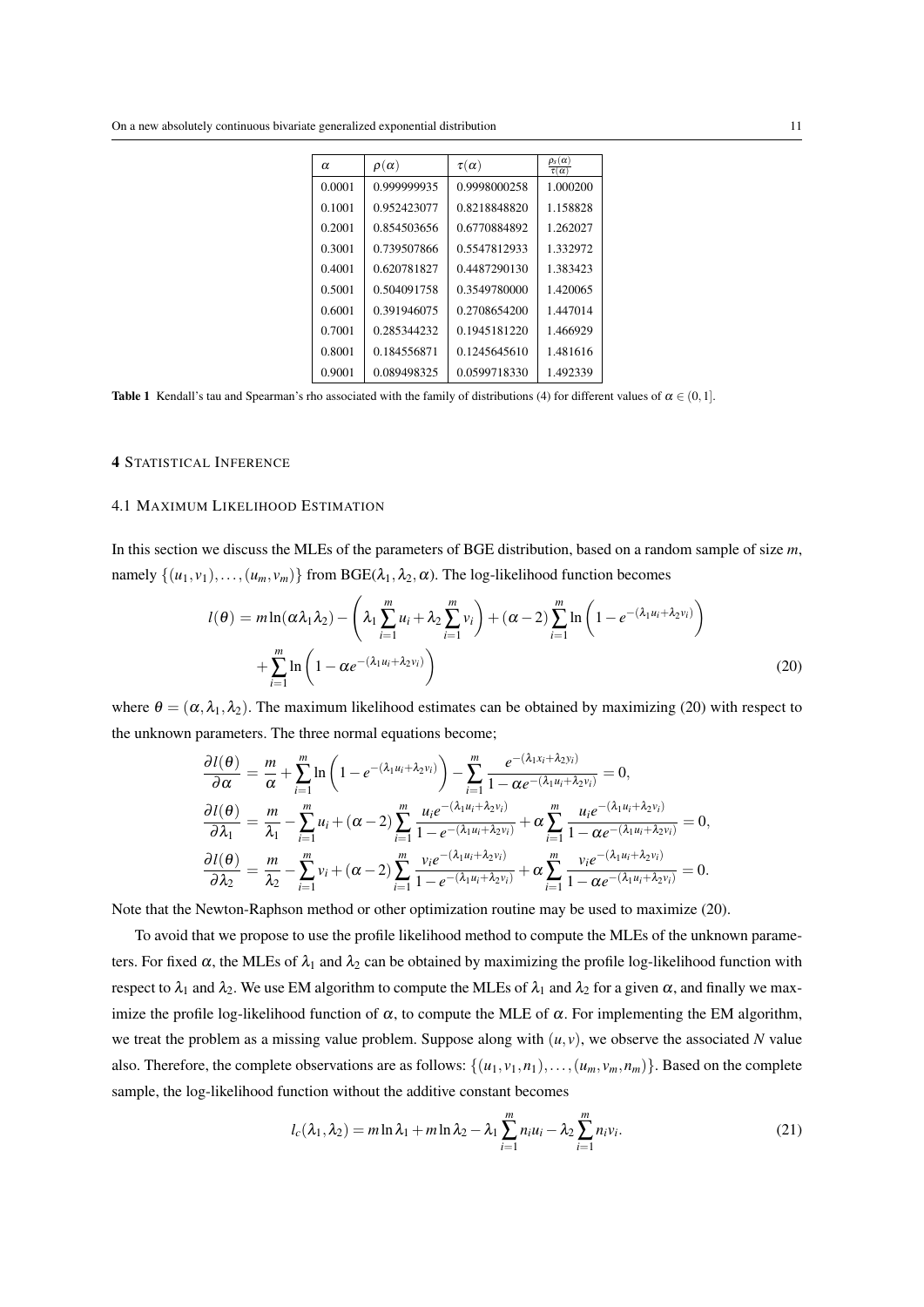For fixed  $\alpha$ , the MLEs of  $\lambda_1$  and  $\lambda_2$  become

$$
\widehat{\lambda}_1(\alpha) = \frac{m}{\sum_{i=1}^m n_i u_i} \quad \text{and} \quad \widehat{\lambda}_2(\alpha) = \frac{m}{\sum_{i=1}^m n_i v_i}.
$$
\n(22)

Now we are in a position to provide the EM algorithm. For fixed  $\alpha$ , at the E-step of the EM algorithm, we construct the pseudo log-likelihood function at the *k*-th iterate by replacing the true value of *N* by its expected value. It takes the following form;

$$
l_s(\lambda_1, \lambda_2 | \lambda_1^{(k)}(\alpha), \lambda_2^{(k)}(\alpha)) = m \ln \lambda_1 + m \ln \lambda_2 - \lambda_1 \sum_{i=1}^m u_i E(N | u_i, v_i, \lambda_1^{(k)}(\alpha), \lambda_2^{(k)}(\alpha), \alpha)
$$

$$
- \lambda_2 \sum_{i=1}^m v_i E(N | u_i, v_i, \lambda_1^{(k)}(\alpha), \lambda_2^{(k)}(\alpha), \alpha). \tag{23}
$$

Here  $\lambda_1^{(k)}$  $\lambda_1^{(k)}(\alpha)$  and  $\lambda_2^{(k)}$  $\chi_2^{(k)}(\alpha)$ , are the values of  $\lambda_1$  and  $\lambda_2$ , respectively at the *k*-th iterate and  $E(N|u_i, v_i, \lambda_1^{(k)})$  $\lambda_1^{(k)}(\boldsymbol{\alpha}),\lambda_2^{(k)}$  $\alpha_2^{(\kappa)}(\alpha),\alpha)$ can be obtained using Proposition 4. Hence at the M-step, the maximization can be easily performed to obtain  $\lambda_1^{(k+1)}$  $\lambda_1^{(k+1)}(\alpha)$  and  $\lambda_2^{(k+1)}$  $2^{(\kappa+1)}(\alpha)$  as

$$
\lambda_1^{(k+1)}(\alpha) = \frac{m}{\sum_{i=1}^m C_i u_i} \quad \text{and} \quad \lambda_2^{(k+1)}(\alpha) = \frac{m}{\sum_{i=1}^m C_i v_i},\tag{24}
$$

where  $C_i = E(N|u_i, v_i, \lambda_1^{(k)})$  $\lambda_1^{(k)}(\boldsymbol{\alpha}),\lambda_2^{(k)}$  $2^{(\kappa)}(\alpha)$ ,  $\alpha$ ). Continue the iteration until the convergence is met. Let us denote these estimates as  $\hat{\lambda}_1(\alpha)$  and  $\hat{\lambda}_2(\alpha)$ . Finally maximize the profile log-likelihood function of  $\alpha$ , to obtain the MLE of  $\alpha$ , say  $\widehat{\alpha}$ . Therefore, the MLEs of  $\alpha$ ,  $\lambda_1$  and  $\lambda_2$  become  $\widehat{\alpha}$ ,  $\lambda_1(\widehat{\alpha})$  and  $\lambda_2(\widehat{\alpha})$ , respectively.

It can be easily seen that the density function of the BGE distribution satisfies all required conditions for the MLEs to be consistent and asymptotically normally distributed. We have the following result.

**Proposition 11** *If*  $\widehat{\theta}$  *is the MLE of*  $\theta$ *, then* 

$$
\sqrt{n}(\theta - \hat{\theta}) \longrightarrow^{d} N_3(0, I^{-1}).
$$
\n(25)

*Here −→<sup>d</sup> means convergence in distribution and N*3(0*,I −*1 )*, denotes the 3-variate normal distribution with mean vector 0 and the covariance matrix I<sup>−1</sup>, and the matrix I is the Fisher information matrix; the elements of the matrix I are presented in the Appendix.*

#### 4.2 TESTING OF HYPOTHESES

We perform the following two testing of hypotheses problems. PROBLEM 1: Testing whether the two marginals have the same distributions or not, can be carried out as follows:

$$
H_0: \lambda_1 = \lambda_2 \quad \text{versus} \quad H_1: \lambda_1 \neq \lambda_2. \tag{26}
$$

In this case the MLE of  $\lambda = \lambda_1 = \lambda_2$  can be obtained along the same line as before. The pseudo log-likelihood function becomes;

$$
l_s(\lambda|\lambda^{(k)}(\alpha)) = 2m\ln\lambda - \lambda \sum_{i=1}^m (u_i + v_i)E(N|u_i, v_i, \lambda^{(k)}(\alpha), \alpha),
$$
\n(27)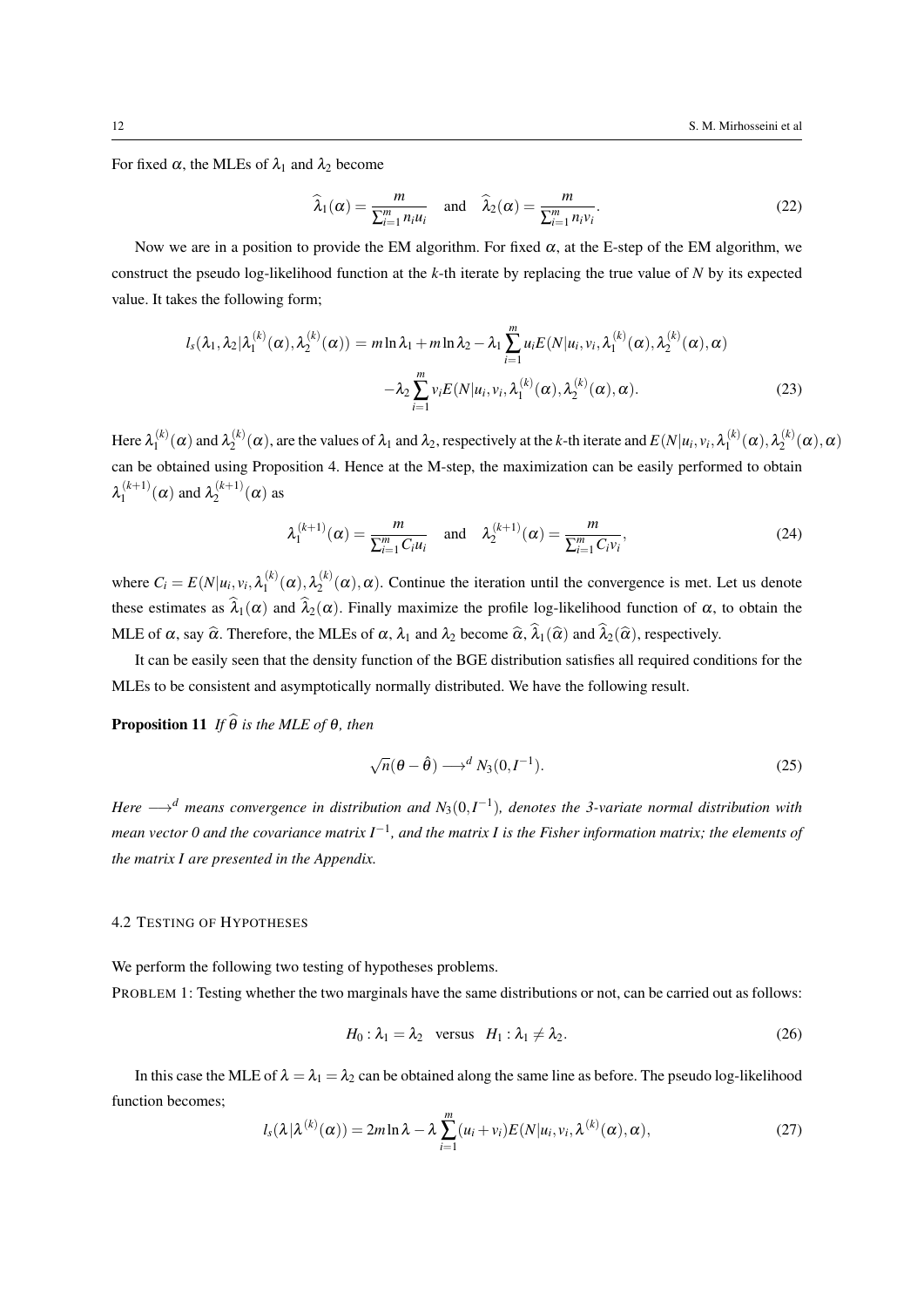where  $\lambda^{(k)}$  denotes the estimate of  $\lambda$  at the *k*-th iteration. If  $D_i = E(N|u_i, v_i, \lambda^{(k)}(\alpha))$ , then

$$
\lambda^{(k+1)}(\alpha) = \frac{2m}{\sum_{i=1}^{m} D_i(u_i + v_i)}.
$$
\n(28)

Similarly, as before the estimate of  $\alpha$  can be obtained by maximizing the profile log-likelihood function of  $\alpha$ . Now if we denote the estimates of  $\alpha$  and  $\lambda$  as  $\tilde{\alpha}$  and  $\tilde{\lambda}$ , respectively, then using the standard likelihood ratio, which has the asymptotic distribution as follows:

$$
2\bigg(l(\widehat{\alpha},\widehat{\lambda}_1,\widehat{\lambda}_2)-l(\widetilde{\alpha},\widetilde{\lambda},\widetilde{\lambda})\bigg)\longrightarrow \chi_1^2.
$$

PROBLEM 2: If we want to test whether the two components are independent or not, the following test can be performed:

$$
H_0: \alpha = 1 \quad \text{versus} \quad H_1: \alpha \neq 1. \tag{29}
$$

Under the null hypothesis the MLEs of  $\lambda_1$  and  $\lambda_2$  can be obtained as

$$
\widetilde{\lambda}_1 = \frac{\sum_{i=1}^m u_i}{m} \quad \text{and} \quad \widetilde{\lambda}_2 = \frac{\sum_{i=1}^m v_i}{m}.
$$
\n(30)

In this case, since  $\alpha$  is in the boundary under  $H_0$ , the standard results do not apply. But using Theorem 3 of Self and Liang [29], it follows that

$$
2\left(l(\widehat{\alpha},\widehat{\lambda}_1,\widehat{\lambda}_2)-l(1,\widetilde{\lambda}_1,\widetilde{\lambda}_2)\right)\longrightarrow \frac{1}{2}+\frac{1}{2}\chi_1^2.
$$
\n(31)

#### 5 DATA ANALYSIS

In this section we provide the analysis of a real data set from McGilchrist and Aisbett [23]. The data has been obtained from an experiment, where *M* individuals are observed and times between recurrence of a particular type of event are recorded. In this study the recurrence time of infection in kidney patients who are using a portable dialysis machine are recorded. The infection occurs at the point of infection of the catheter, and when it occurs, the catheter has to be removed, the infection cleared up and then the catheter reinserted. Recurrence times are times from infection until next infection. For each patient two such recurrence times are given; namely first recurrence time (FRT) and second recurrence time (SRT). The data for 23 patients are reported in Table 2

Before, progressing further, we obtain some basic statistics of the first recurrence time and second recurrence time, and they are reported in Table 3. It is clear from Table 3 that both FRT and SRT have very long right tail. To get an idea about the shape of the empirical hazard function of the marginals, we provide the scaled TTT plots of FRT and SRT in Figure 2, as suggested by Aarset [1]. This plot provides an idea of the shape of the hazard function of a distribution. It has been shown in [1] that the scaled TTT transform is convex (concave) if the hazard rate is decreasing (increasing). For this data set, it indicates that both of variables have decreasing empirical hazard functions. Note that from Table 3 the Spearman's rho and Kendall's tau for FRT and SRT data are given by 0.266 and 0.184, respectively. This observation demonstrates an obvious positive dependence between involved data. This observation shows that the proposed BGE may be used for analyzing this bivariate data set.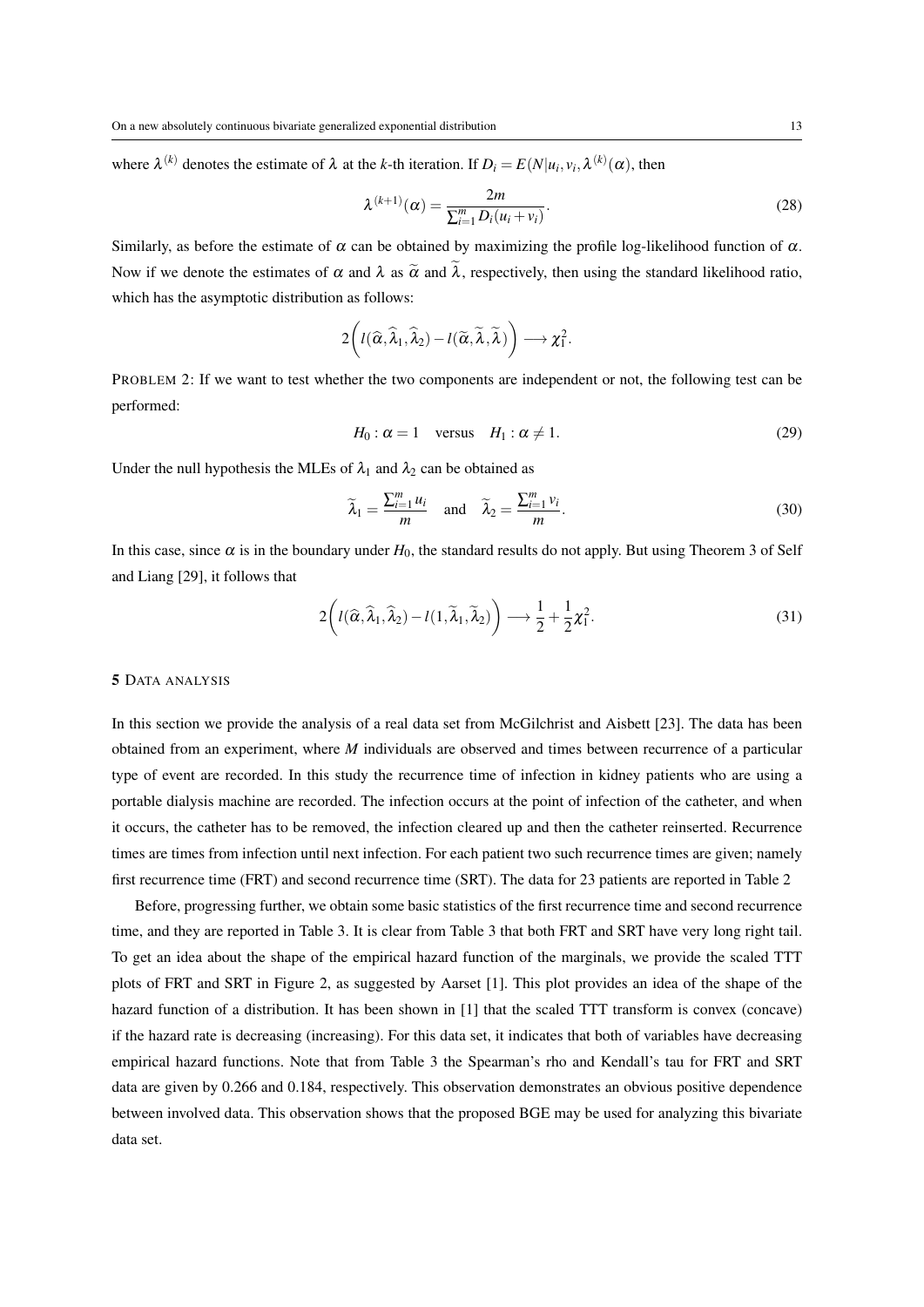| No.          | <b>FRT</b> | <b>SRT</b> | No.          | <b>FRT</b> | SRT |
|--------------|------------|------------|--------------|------------|-----|
|              |            |            |              |            |     |
| $\mathbf{1}$ | 8          | 16         | $\mathbf{2}$ | 22         | 28  |
| 3            | 447        | 318        | 4            | 30         | 12  |
| 5            | 24         | 245        | 6            | 7          | 9   |
| $\tau$       | 511        | 30         | 8            | 53         | 196 |
| 9            | 15         | 154        | 10           | 7          | 333 |
| 11           | 96         | 38         | 12           | 185        | 177 |
| 13           | 292        | 114        | 14           | 152        | 562 |
| 15           | 13         | 66         | 16           | 12         | 40  |
| 17           | 132        | 156        | 18           | 34         | 30  |
| 19           | 2          | 25         | 20           | 130        | 26  |
| 21           | 27         | 58         | 22           | 152        | 30  |
| 23           | 119        | 8          |              |            |     |

Table 2 Kidney infection data of 23 patients. The patient No., first recurrence time (FRT), second recurrence time (SRT) are reported.

| <b>Statistics</b>  | <b>FRT</b> | <b>SRT</b> |
|--------------------|------------|------------|
| Minimum            | 2          | 8          |
| 1st Quartile       | 13         | 26         |
| Median             | 34         | 40         |
| Mean               | 107.391    | 116.130    |
| 3st Ouartile       | 152        | 177        |
| Maximum            | 511        | 562        |
| Standard deviation | 136.163    | 135.868    |
| Pearson's corr.    | 0.191      |            |
| Kendall's tau      | 0.184      |            |
| Spearman's rho     | 0.266      |            |
| rho/tau            | 1.449      |            |

Table 3 Descriptive statistics of the data vector.

We divide all the data points by 100 mainly for computational purposes, it is not going to affect in the statistical inference. To get initial estimates of  $\lambda_1$  and  $\lambda_2$ , we fit exponential distribution to the marginals, and obtain the initial estimates of  $\lambda_1$  and  $\lambda_2$  as 0.9311 and 0.8611. For each  $\alpha$ , we use these initial estimates to start the EM algorithm. The profile log-likelihood function of  $\alpha$  becomes a unimodal function, and it is reported in Figure 3. Finally maximizing the profile log-likelihood function of  $\alpha$ , we obtain the MLEs of  $\alpha$ ,  $\lambda_1$  and  $\lambda_2$ , and they are  $\hat{\alpha} = 0.7099$ ,  $\hat{\lambda}_1 = 0.7559$  and  $\hat{\lambda}_2 = 0.6551$ , and the corresponding log-likelihood value is -49.0371. The associated 95% confidence intervals are 0.7099 *∓* 0.1116, 0.7559 *∓* 0.1457 and 0.6551 *∓* 0.1123, respectively. To see whether the GE distribution fits the marginal data or not, we compute the Kolmogorov-Smirnov (KS) distances of GE(0.7099,0.7559) and GE(0.7099,0.6551) to the empirical CDF of FRT and SRT data, respectively. It is observed that the KS distance between GE(0.7099,0.7559) and empirical CDF of FRT is 0.1731 and the associated  $p$  value is 0.4957. Similarly, the KS distance between  $GE(0.7099,0.6551)$  and empirical CDF of SRT is 0.1689 and the associated *p* value is 0.5275. Therefore, the GE distribution can be used to fit the marginals reasonably well, for the above data set.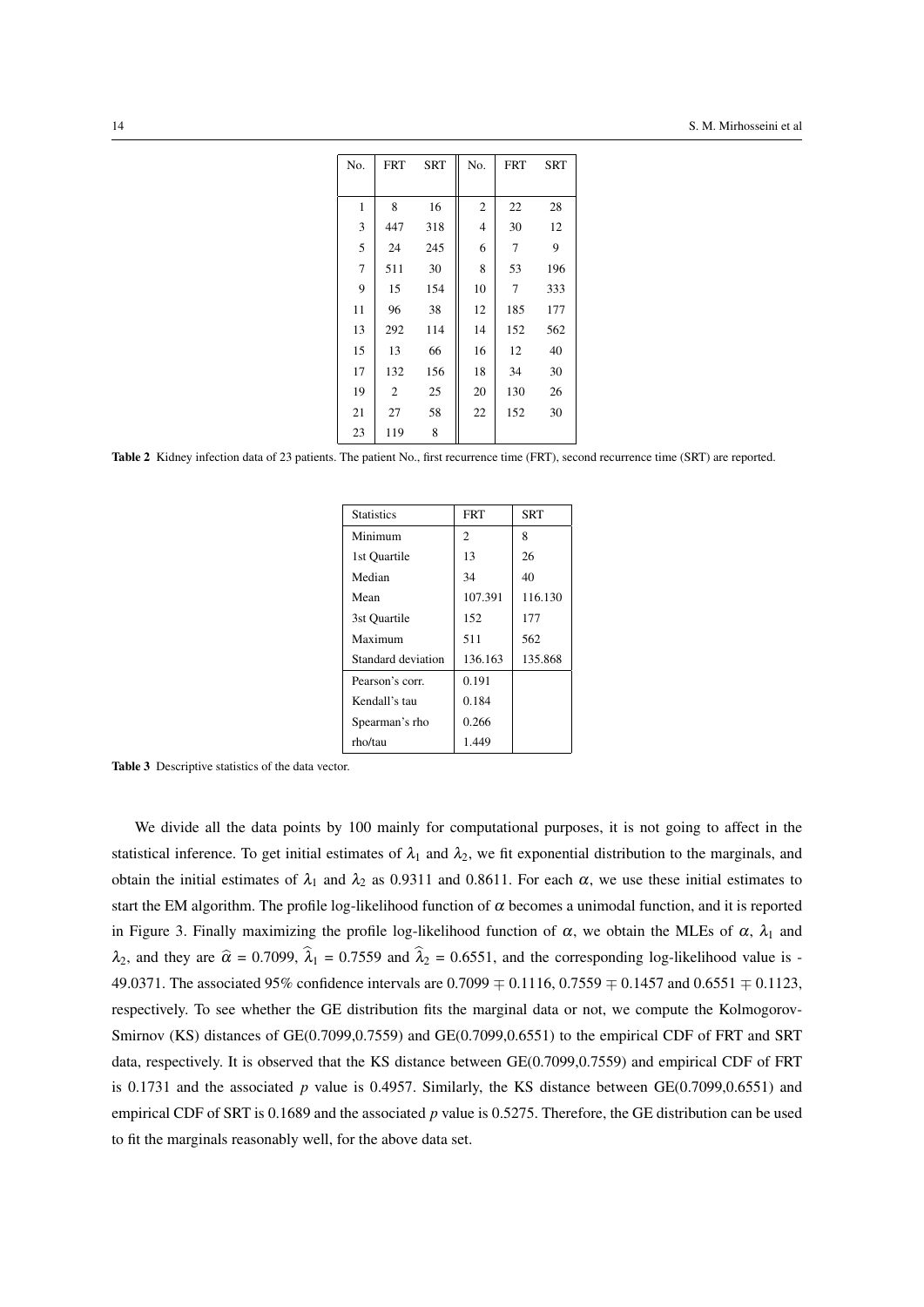

Fig. 2 Scaled TTT plots of (a) FRT and (b) SRT.



Fig. 3 Profile log-likelihood function of  $\alpha$ .

We perform the following two testing of hypotheses problems; namely  $(26)$  and  $(29)$ . In the first case  $(26)$ , the value of the test statistic is 0.2102. Since the  $p = 0.6466$ , we do not reject the null hypothesis. In the second case the value of test statistic is 4.085. In this case  $p = 0.0074$ , hence we reject the null hypothesis. Note that from Table 1 we see that the population versions of Kendall's tau and Spearman's rho for BGE distribution with estimated parameter  $\alpha = 0.7$  are given by 0.285 and 0.194, respectively. These values are close to the Spearman's rho and Kendall's tau between FRT and SRT, given in Table 3. This observation also shows that the proposed BGE may be used for analyzing this bivariate data set. The natural question that arises here is whether the BGE model fits these bivariate data or not. In the next section we provide a copula goodness-of-fit test.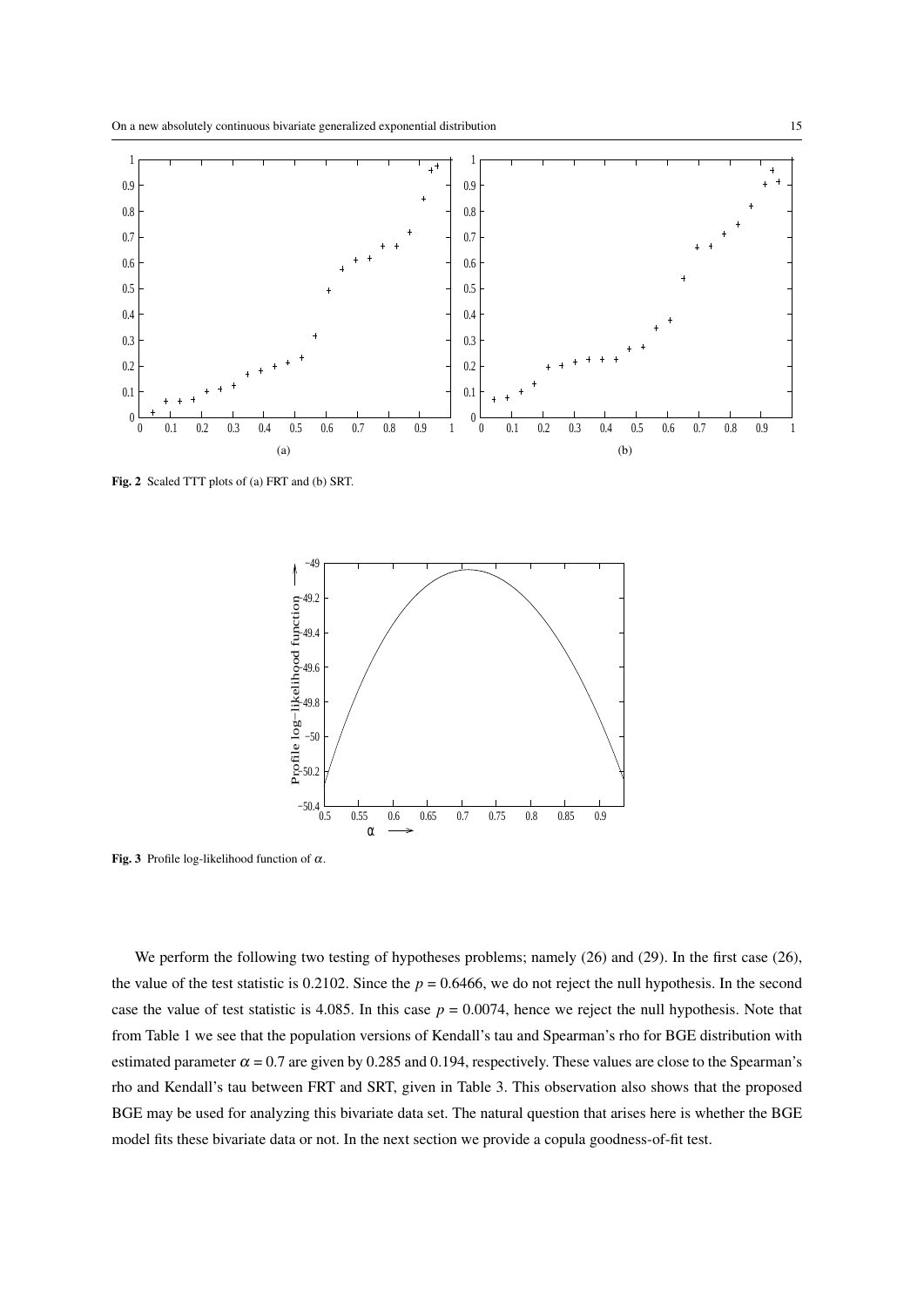For comparison purposes we have fitted (i) the three parameters Block and Basu [5] bivariate exponential model with the pdf

$$
f(x,y) = \begin{cases} \frac{\lambda_1 \lambda (\lambda_2 + \lambda_3)}{\lambda_1 + \lambda_2} e^{-\lambda_1 x - (\lambda_2 + \lambda_3)y}, & x < y \\ \frac{\lambda_2 \lambda (\lambda_1 + \lambda_3)}{\lambda_1 + \lambda_2} e^{-(\lambda_1 + \lambda_3)x - \lambda_2 y}, & x > y \end{cases}
$$
(32)

where  $\lambda_1, \lambda_2, \lambda_3 > 0$  and  $\lambda = \lambda_1 + \lambda_2 + \lambda_3$  and (ii) the five-parameter absolutely continuous bivariate generalized exponential distribution of the form

$$
F(x,y) = [(1 - e^{-\lambda_1 x})^{-\alpha_1} + (1 - e^{-\lambda_2 x})^{-\alpha_2} - 1]^{-\alpha},
$$

which is constructed based on the Clayton's copula [25] proposed in Kundu and Gupta [21], to this data set.

| Model                                         | <b>Estimated parameters</b> |                                                       |                                                                                                           | Log-likelihood |
|-----------------------------------------------|-----------------------------|-------------------------------------------------------|-----------------------------------------------------------------------------------------------------------|----------------|
| <b>BEG</b>                                    | $\hat{\alpha} = 0.7099$     | $\hat{\lambda}_1 = 0.7559$ $\hat{\lambda}_2 = 0.6551$ |                                                                                                           | -49.0371       |
| Block and Basu model                          | $\hat{\lambda}_1 = 0.9297$  | $\hat{\lambda}_2 = 0.8586$ $\hat{\lambda}_3 = 0.0017$ |                                                                                                           | $-51.0796$     |
| Kundu and Gupta model $\hat{\alpha} = 1.5621$ |                             |                                                       | $\hat{\alpha}_1 = 0.4160$ $\hat{\lambda}_1 = 0.6811$ $\hat{\alpha}_2 = 0.5392$ $\hat{\lambda}_2 = 0.7613$ | -48.7047       |

Table 4 The MLEs and the values of Loglikelihood

The MLEs and corresponding log-likelihood values are given in Table 4. Therefore, based on the loglikelihood values, we can say that the proposed BGE model provides a better fit than Block and Basu [5] bivariate exponential model and is comparable with the Kundu and Gupta [21] model for this data set.

#### 5.1 A COPULA GOODNESS-OF-FIT TEST

Once a model has been stated and estimated the natural question is to check whether the initial model assumptions are realistic. In other words we are faced with the so-called goodness-of-fit problem. As an advantage of the Sklar's Theorem [25] the marginal distributions and the copula can be chosen independently of one another. The univariate GE distribution provide adequate descriptions of the FRT and SRT data, individually. Since the copula of the BGE model has a closed and simple form, one can also try to perform a copula goodness-of-fit test. A review and comparison of goodness-of-fit procedures is given in [8]. Let  $(x_1, y_1), ..., (x_n, y_n)$  be observations from a random vector  $(X, Y)$ . When dealing with bivariate data, the most natural way of checking the adequacy of a copula model would be to compare the fitted copula and the empirical copula (see, e.g, [6]) of data defined by

$$
C_n(\frac{i}{n}, \frac{j}{n}) = \frac{\text{number of pairs } (x, y) \text{ in the sample with } x \leq x_{(i)}, y \leq y_{(j)}}{n},
$$

where  $x_{(i)}$  and  $y_{(j)}$ ,  $1 \le i, j \le n$ , denote order statistics from the sample. Figure 4 shows graph of the pairs  $(x_i, y_i)$ and  $(u_i, v_i)$ ,  $i = 1, \ldots, 23$ , for FRT and SRT data.

From simulations provided in [8] a good combination of power and conceptual simplicity is provided by the Cramer-von Mises statistic:

$$
S_n = \sum_{i=1}^n \left( C_{\widehat{\alpha}}(u_i, v_i) - C_n(u_i, v_i) \right)^2,
$$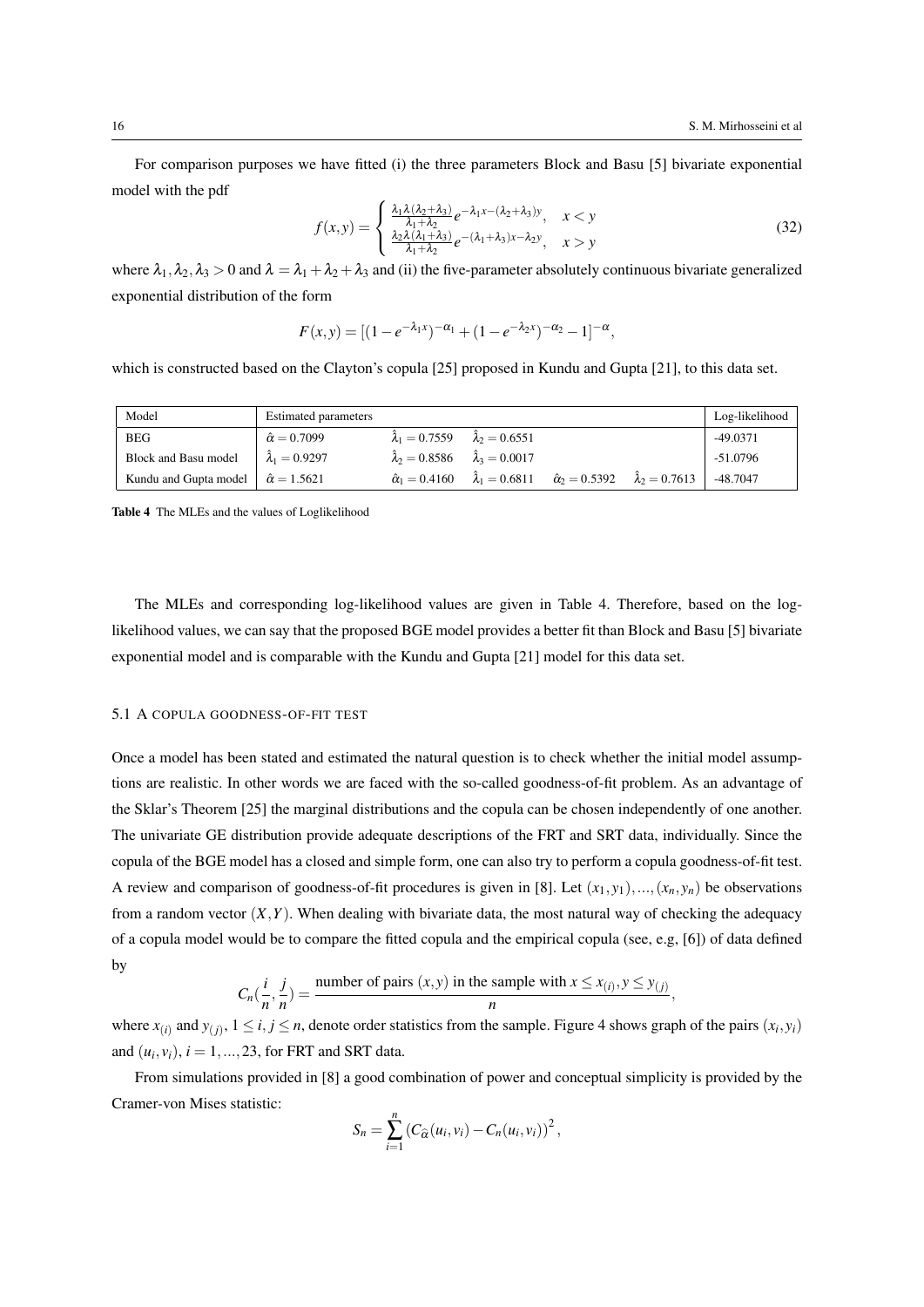where  $C_{\hat{\alpha}}$  is the fitted copula and

$$
u_i = \frac{\text{rank of } x_i \text{ among } x_1, ..., x_n}{n+1} \quad \text{and} \quad v_i = \frac{\text{rank of } y_i \text{ among } y_1, ..., y_n}{n+1}.
$$

This statistic measures how close the fitted copula is from the empirical copula of data. The P-value of the test is computed using a parametric bootstrap procedure described in Appendix A of [8]. To this end, we applied this procedure to both the FRT and SRT data. The bootstrap values  $S_1^*, \ldots, S_{1000}^*$  of the Cramer-von Mises test statistic are generated and we found the proportion of these values that are larger than  $S_n = 0.0394$  as *P*-value  $\approx$  0.3. Thus we may conclude that the copula  $C_{\alpha}$  defined by (13) with the association parameter  $\alpha$  = 0.7099 performs a good fit for this data set.



Fig. 4 Pairs of observations (a) and pairs of normalised ranks (b) for FRT and SRT data.

#### 6 CONCLUSIONS

In this paper we studied a bivariate absolutely continuous generalized exponential distribution, whose marginals are generalized exponential distributions. It has three parameters and the marginals have decreasing hazard functions. Therefore, the proposed model can be used as an alternative to the quite popular Block and Basu bivariate exponential model. We derive different properties of the proposed model, and also provide the EM algorithm for computation of the MLEs of the unknown parameters. We have analyzed one real data set, and it is observed that the proposed model provides a good fit to the data set.

Now we briefly discuss different generalizations of the proposed model. (1) Although we have developed the methodology for the bivariate case, along the same line multivariate generalized exponential distribution also can be defined. Several properties can be obtained even for the multivariate case also. (2) Instead of taking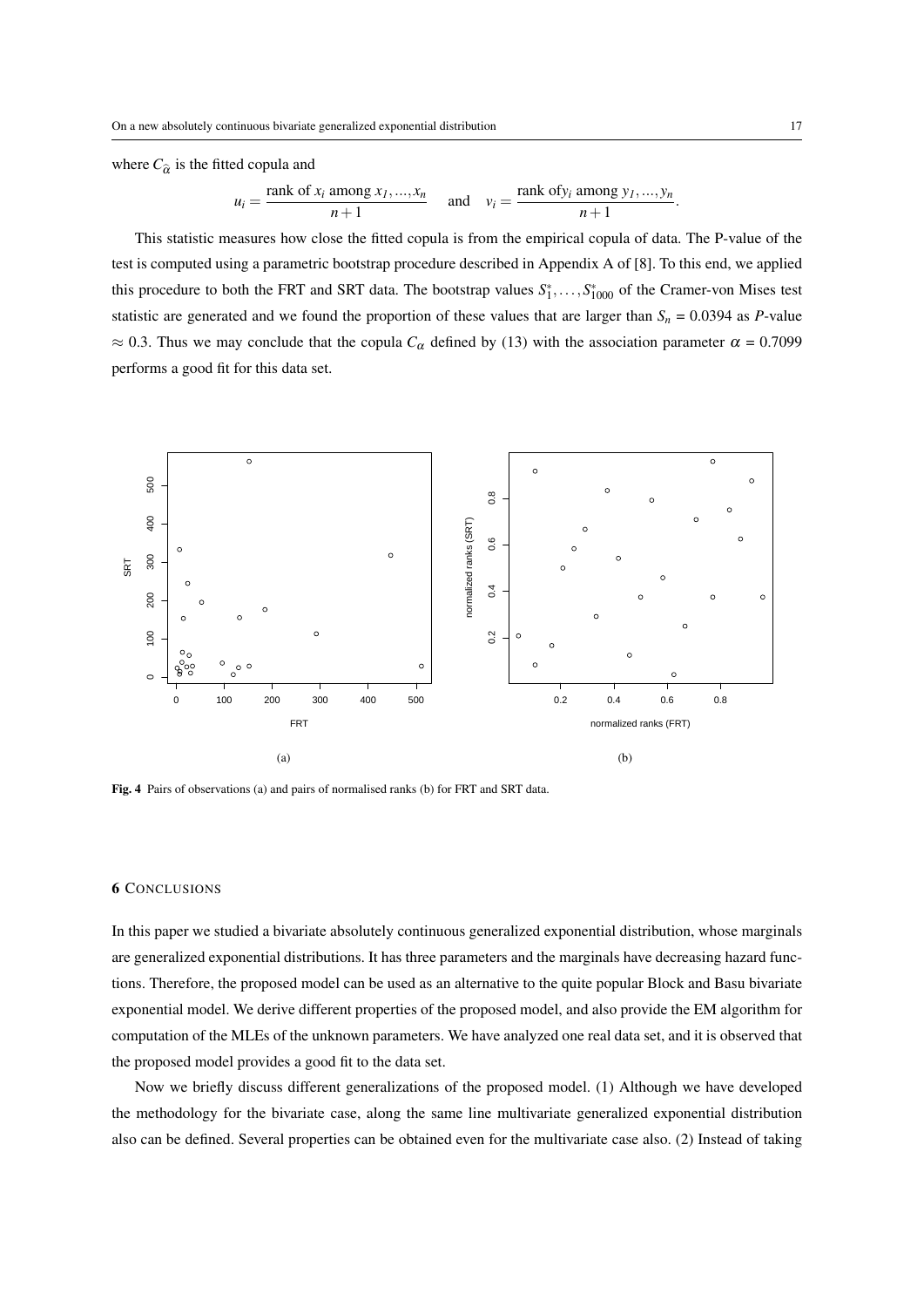exponential distribution for *X* and *Y*, it is possible to develop the methodology when they follow Weibull distribution. In this case we can obtain bivariate/ multivariate exponentiated Weibull distribution as an alternative to the already-existent bivariate Weibull models; see, e.g [14]. It will be interesting to develop different properties of this more flexible distributions. More work is needed along these directions.

# ACKNOWLEDGEMENTS:

The authors would like to thank the referees for their helpful comments which improved significantly the earlier draft of the paper.

# APPENDIX. FISHER INFORMATION MATRIX

From (20) we have

$$
\frac{\partial^2 l(\theta)}{\partial \alpha^2} = -\frac{n}{\alpha^2} - \sum_{i=1}^n \left[ \frac{e^{-(\lambda_1 x_i + \lambda_2 y_i)}}{1 - \alpha e^{-(\lambda_1 x_i + \lambda_2 y_i)}} \right]^2,
$$
\n
$$
\frac{\partial^2 l(\theta)}{\partial \lambda_1^2} = -\frac{n}{\lambda_1^2} - (\alpha - 2) \sum_{i=1}^n \frac{x_i^2 e^{-(\lambda_1 x_i + \lambda_2 y_i)}}{(1 - e^{-(\lambda_1 x_i + \lambda_2 y_i)})^2} - \alpha \sum_{i=1}^n \frac{x_i^2 e^{-(\lambda_1 x_i + \lambda_2 y_i)}}{(1 - \alpha e^{-(\lambda_1 x_i + \lambda_2 y_i)})^2},
$$
\n
$$
\frac{\partial^2 l(\theta)}{\partial \lambda_2^2} = -\frac{n}{\lambda_2^2} - (\alpha - 2) \sum_{i=1}^n \frac{y_i^2 e^{-(\lambda_1 x_i + \lambda_2 y_i)}}{(1 - e^{-(\lambda_1 x_i + \lambda_2 y_i)})^2} - \alpha \sum_{i=1}^n \frac{y_i^2 e^{-(\lambda_1 x_i + \lambda_2 y_i)}}{(1 - \alpha e^{-(\lambda_1 x_i + \lambda_2 y_i)})^2},
$$

$$
\frac{\partial^2 l(\theta)}{\partial \alpha \partial \lambda_1} = \sum_{i=1}^n \frac{x_i e^{-(\lambda_1 x_i + \lambda_2 y_i)}}{(1 - e^{-(\lambda_1 x_i + \lambda_2 y_i)})^2} + \sum_{i=1}^n \frac{x_i e^{-(\lambda_1 x_i + \lambda_2 y_i)}}{(1 - \alpha e^{-(\lambda_1 x_i + \lambda_2 y_i)})^2},
$$
  

$$
\frac{\partial^2 l(\theta)}{\partial \alpha \partial \lambda_2} = \sum_{i=1}^n \frac{y_i e^{-(\lambda_1 x_i + \lambda_2 y_i)}}{(1 - e^{-(\lambda_1 x_i + \lambda_2 y_i)})^2} + \sum_{i=1}^n \frac{y_i e^{-(\lambda_1 x_i + \lambda_2 y_i)}}{(1 - \alpha e^{-(\lambda_1 x_i + \lambda_2 y_i)})^2},
$$
  

$$
\frac{\partial^2 l(\theta)}{\partial \lambda_1 \partial \lambda_2} = -(\alpha - 2) \sum_{i=1}^n \frac{x_i y_i e^{-(\lambda_1 x_i + \lambda_2 y_i)}}{(1 - e^{-(\lambda_1 x_i + \lambda_2 y_i)})^2} - \alpha \sum_{i=1}^n \frac{x_i y_i e^{-(\lambda_1 x_i + \lambda_2 y_i)}}{(1 - \alpha e^{-(\lambda_1 x_i + \lambda_2 y_i)})^2}.
$$

The Fisher information is  $I(\theta) = [I(\theta_{ij})]$ , where  $I_{ij}(\theta) = -E \frac{\partial^2 I(\theta)}{\partial \theta_{ij}}$  $\frac{\partial^2 l(\theta)}{\partial \theta_i \theta_j}$ , and  $\theta = (\theta_1, \theta_2, \theta_3) = (\alpha, \lambda_1, \lambda_2)$ . We shall now present the exact expressions of  $I_{ij}(\theta)$ , for  $i = 1, 2, 3$ . Direct calculations show that

$$
I_{11} = -E\left(\frac{\partial^2 l(\theta)}{\partial \alpha^2}\right) = \frac{n}{\alpha^2} \left(1 + \sum_{j=0}^{\infty} \sum_{k=0}^{\infty} \frac{(-1)^k \alpha^{j+3} \binom{\alpha-2}{k}}{(j+k+3)^2}\right),
$$
  
\n
$$
I_{22} = -E\left(\frac{\partial^2 l(\theta)}{\partial \lambda_1^2}\right) = \frac{n}{\lambda_1^2} \left(1 + 2\alpha(\alpha - 2)A_1 + \alpha A_2\right),
$$
  
\n
$$
I_{33} = -E\left(\frac{\partial^2 l(\theta)}{\partial \lambda_2^2}\right) = \frac{n}{\lambda_2^2} \left(1 + 2\alpha(\alpha - 2)A_1 + \alpha A_2\right)
$$
  
\n
$$
I_{12} = -E\left(\frac{\partial^2 l(\theta)}{\partial \lambda_2^2}\right) = \frac{n\alpha}{\lambda_1^2} (B_1 + B_2).
$$

$$
I_{12} = -E\left(\frac{\partial^2 I(\theta)}{\partial \alpha \partial \lambda_1}\right) = \frac{n\alpha}{\lambda_1}(B_1 + B_2),
$$
  
\n
$$
I_{13} = -E\left(\frac{\partial^2 I(\theta)}{\partial \alpha \partial \lambda_2}\right) = \frac{n\alpha}{\lambda_2}(B_1 + B_2),
$$
  
\n
$$
I_{23} = -E\left(\frac{\partial^2 I(\theta)}{\partial \lambda_1 \partial \lambda_2}\right) = \frac{n\alpha}{\lambda_1 \lambda_2}((\alpha - 2)C_1 + \alpha C_2),
$$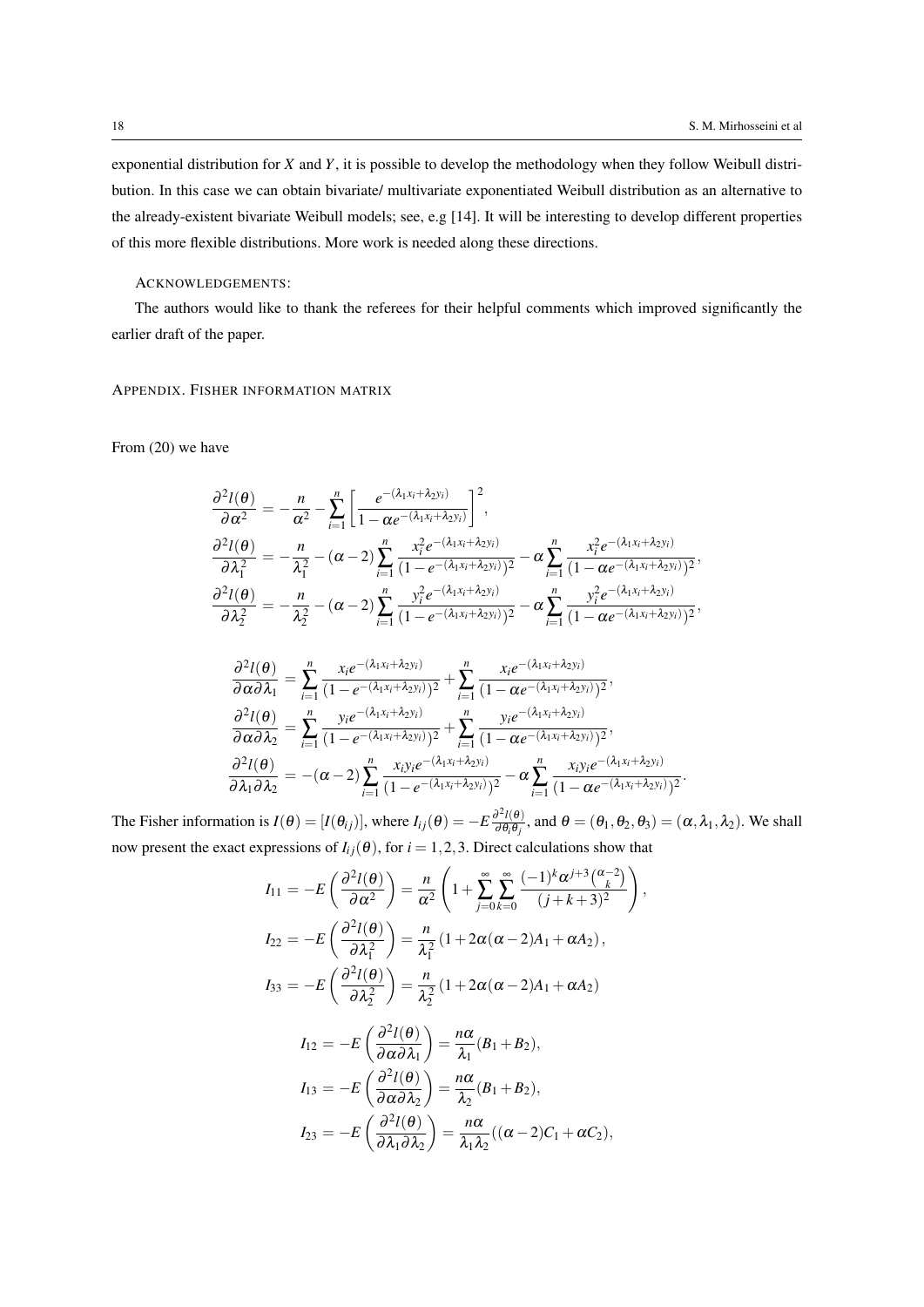where

$$
A_1 = \sum_{j=0}^{\infty} (-1)^j {\alpha - 4 \choose j} \left( \frac{1}{(j+2)^4} - \frac{\alpha}{(j+3)^4} \right),
$$
  
\n
$$
A_2 = \sum_{j=0}^{\infty} \sum_{k=0}^{\infty} (-1)^j {\alpha - 2 \choose j} \alpha^k \frac{1}{(k+j+2)^2},
$$
  
\n
$$
B_1 = \sum_{j=0}^{\infty} (-1)^{j+1} {\alpha - 3 \choose j} \left( \frac{1}{(j+2)^3} - \frac{\alpha}{(j+3)^3} \right),
$$
  
\n
$$
B_2 = \sum_{j=0}^{\infty} \sum_{k=0}^{\infty} \frac{(-1)^{j+1} {\alpha - 2 \choose j} \alpha^k}{(j+k+2)^3},
$$
  
\n
$$
C_1 = \sum_{j=0}^{\infty} (-1)^j {\alpha - 4 \choose j} \left( \frac{1}{(j+2)^4} - \frac{\alpha}{(j+3)^4} \right),
$$
  
\n
$$
C_2 = \sum_{j=0}^{\infty} \sum_{k=0}^{\infty} \frac{(-1)^j {\alpha - 2 \choose j} \alpha^k}{(j+k+3)^4}.
$$

#### References

- 1. Aarset, M.V. (1987). How to identify a bathtub hazard rate?, *IEEE Transactions on Reliability*, 36, 106–108.
- 2. Achcar, J. A., Coelho-Barros, E. A. and Mazucheli, J. (2013). Block and Basu bivariate lifetime distribution in the presence of cure fraction, *Journal of Applied Statistics*, 40, 1864–1874.
- 3. Asgharzadeh, A. (2008). Approximate MLE for the scaled generalized exponential distribution under progressive type-II censoring, *Journal of the Korean Statistical Society*, 38, 223–229.
- 4. Balakrishnan, N. and Lai, C. D. (2009). *Continuous Bivariate Distributions*, second edition. Springer, New York.
- 5. Block, H. and Basu, A. P. (1974). A continuous bivariate exponential extension, *Journal of the American Statistical Association*, 69, 1031–1037.
- 6. Deheuvels, P. (1979). La fonction de dépendance empirique et ses propriétés Un test non paramétrique díndépendance, Académie Royale *de Belgique Bulletin de la Classe des Sciences 5e Serie ´* , 65, 274–292.
- 7. Dolati, A., Amini, M. and Mirhosseini, S. M. (2014). Dependence properties of bivariate distributions with proportional (reversed) hazards marginals, *Metrika*, 77, 333–347.
- 8. Genest, C., Remillard, B. and Beaudoin, D. (2008). Goodness-of-fit tests for copulas: A review and a power study. *Insurance: Mathematics and Economics*, 42, 199–213.
- 9. Gradshteyn, I. S. and Ryzhik, I. M. (2000). *Table of Integrals, Series and Products*, sixth ed., Academic Press, San Diego.
- 10. Gupta, R. D. and Kundu, D. (1999). Generalized exponential distributions, *Austral. New Zealand J. Statist*, 41, 173–188.
- 11. Gupta, R. D. and Kundu, D. (2007). Generalized exponential distribution; existing methods and some recent developments, *J. Statistical Planning and Inference*, 137, 3537–3547.
- 12. Holland, P. W. and Wang, Y. J. (1987). Dependence functions for continous bivariates densities, *Commun. Statist. Theory and Methods*, 16:3, 863–876.
- 13. Joe, H. (1997). *Multivariate Models and Dependence Concepts*, Chapman & Hall, London.
- 14. Jose, K. K., M., Rist´ıc, M. M. and Joseph, A. (2011). Marshall–Olkin bivariate Weibull distributions and processes, *Statistical Papers*, 52, 789–798.
- 15. Kannan, N., Kundu, D, Nair, P. and Tripathi, R. C. (2010). The generalized exponential cure rate model with covariates, *Journal of Applied Statistics*, 37:10, 1625–1636.
- 16. Kim, N. (2014). Approximate MLE for the scale parameter of the generalized exponential distribution under random censoring, *Journal of the Korean Statistical Society*, 43:1, 119–131.